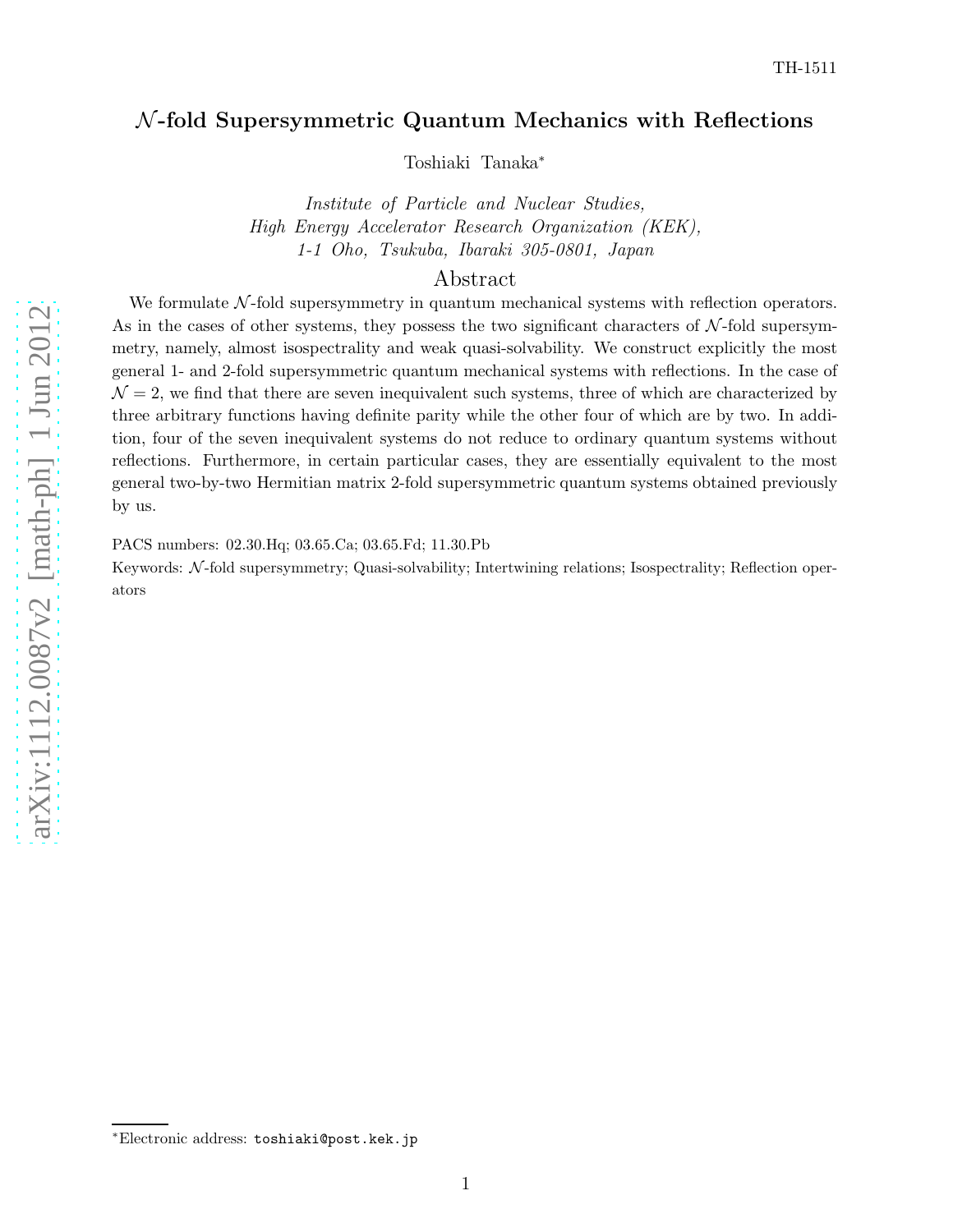# I. INTRODUCTION

Recently, supersymmetry (SUSY) was formulated for one-dimensional quantum mechanical systems with reflections in Ref. [1]. One of its characteristic features is that both a supersymmetric Hamiltonian and a supercharge component involve reflection operators. An intriguing aspect shown in this work is that exact eigenfunctions of such a system are expressed in terms of little −1 Jacobi polynomials which is one of a "missing" family of classical orthogonal polynomials [2]. Hence, it is interesting to study what kind of Hamiltonians involving reflection operators admit exact eigenfunctions which are expressible in terms of such a "missing" classical orthogonal polynomial system.

On the other hand, the framework of  $N$ -fold SUSY [3–5] has been shown to be quite fruitful among several generalizations of ordinary SUSY especially since the establishment of its equivalence with weak quasi-solvability in Ref. [4], for a review see Ref. [6]. Until now, four different types have been established, namely, type A [7, 8], type B [9], type C [10], and type  $X_2$  [11]. We note that almost all the models having essentially the same symmetry as  $\mathcal{N}\text{-fold SUSY}$  but called with other terminologies in the literature, such as Pöschl–Teller and Lamé potentials, are actually particular cases of type  $A \mathcal{N}$ -fold SUSY. To avoid confusion, we also note that  $N$ -fold SUSY is different from *nonlinear SUSY* which has been long employed since the work by Samuel and Wess [12] in 1983 to indicate nonlinearly realized SUSY originated from the work by Akulov and Volkov [13] in 1972. For recent works on nonlinear SUSY, see, e.g., Ref. [14] and references cited therein. Due to the facts that the  $\mathcal{N} = 1$  case corresponds to ordinary SUSY and that exact solvability always means weak quasi-solvability, the framework of  $N$ -fold SUSY enables us to formulate systematically ordinary SUSY and exactly solvable quantum systems as its particular cases. In fact, we successfully formulated in Ref. [15]  $\mathcal{N}$ -fold SUSY in quantum mechanical matrix models as a generalization of ordinary SUSY quantum mechanical matrix models in, e.g., Ref. [16] and references cited therein. Hence, it is quite natural to ask whether a formulation of  $\mathcal{N}\text{-fold}$ SUSY is possible for quantum mechanical systems with reflection operators. To the best of our knowledge, there have been no such attempts in the existing literature.

In this article, we formulate for the first time  $N$ -fold SUSY for quantum mechanical systems with reflection operators for all positive integral  $N$ . To see concretely what kinds of forms such systems must have, we construct the most general 1- and 2-fold SUSY systems by solving directly all the conditions for the respective SUSYs. In the case of  $\mathcal{N} = 1$ , we find in particular that ordinary SUSY algebra can be realized under a less restrictive condition than the one presupposed in Ref. [1]. In the case of  $\mathcal{N}=2$ , we find that there are seven inequivalent systems, three of which are characterized by three arbitrary functions having definite parity while the other four of which are by two. In addition, we also find that four of the seven inequivalent systems do not admit a reduction to 2-fold SUSY ordinary quantum systems without reflection operators. Furthermore, in certain particular cases, they are essentially equivalent to the most general two-by-two Hermitian matrix 2-fold supersymmetric quantum systems obtained previously by us in Ref. [15].

We organize this article as follows. In the next section, we first summarize fundamental formulas which are frequently needed for calculations involving both differential and reflection operators. Then, we generically define  $\mathcal{N}\text{-fold SUSY}$  in quantum mechanical systems with reflections. In Section III, we present the most general results in the  $\mathcal{N}=1$  case which corresponds to ordinary SUSY. We also clarify the relation between our formalism and the SUSY QM with reflections formulated in Ref. [1]. In Section IV, we investigate in detail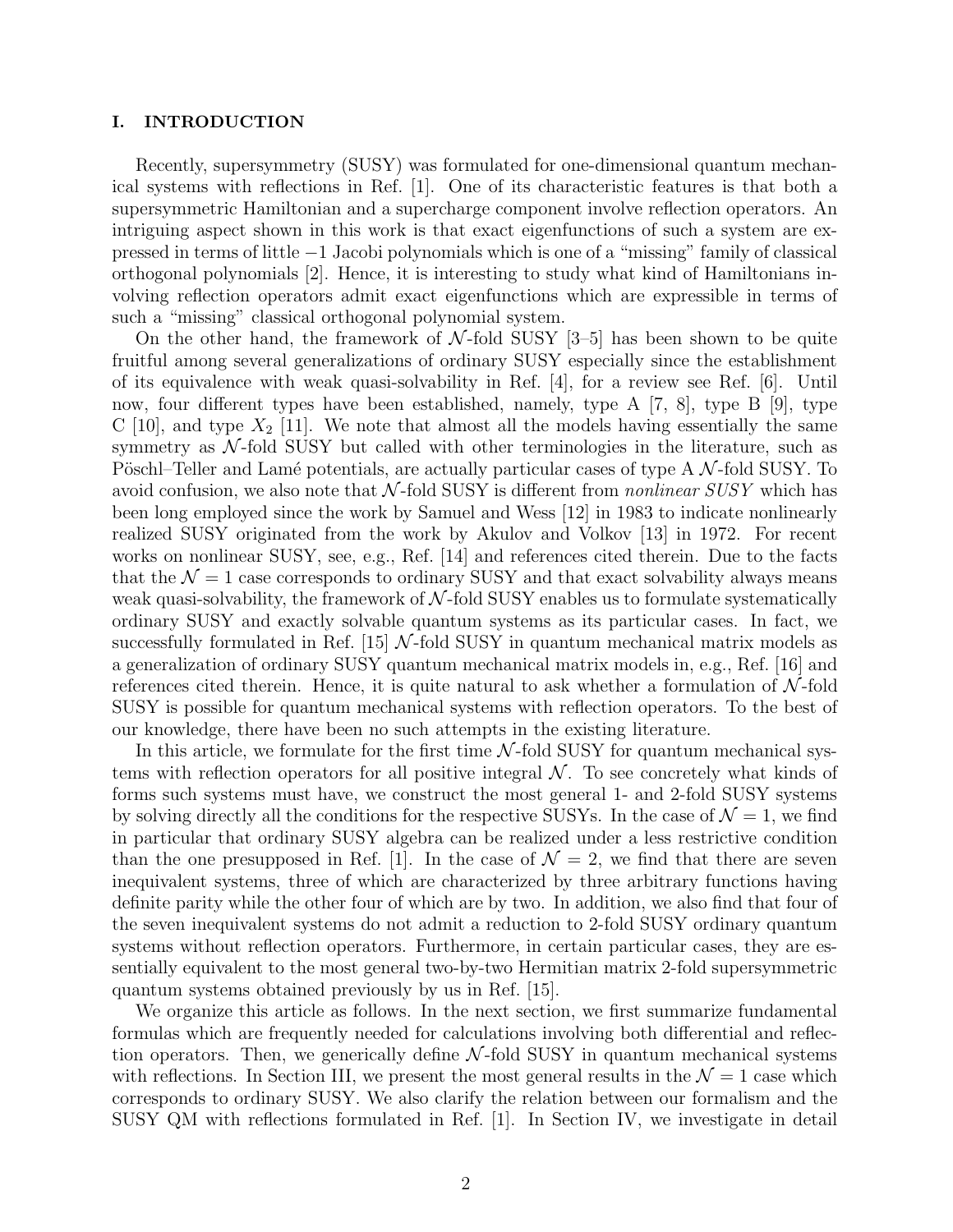the  $\mathcal{N} = 2$  case. We explicitly solve all the conditions for 2-fold SUSY to obtain the most general form of the latter systems. In the last section, we refer to several future issues to be followed after this work.

# II. PRELIMINARIES AND GENERAL SETTING

First of all, let  $\mathcal P$  denote a reflection or parity operator whose action on an element of a linear function space  $\mathfrak{F}$  is defined by

$$
\mathcal{P} \cdot \psi(q) = \psi(-q) := \psi_{\mathcal{P}}(q). \tag{1}
$$

We will hereafter use the last notation  $\psi_{\mathcal{P}}$  frequently especially when we will omit the argument of the function under consideration. On the other hand, if  $f(q)$  is a multiplicative operator in  $\mathfrak{F}$ , we have instead an operator relation as

$$
\mathcal{P}f(q) = f_{\mathcal{P}}(q)\mathcal{P}.\tag{2}
$$

Another important operator relation is the one between reflection and differential operators

$$
\frac{\mathrm{d}}{\mathrm{d}q}\mathcal{P} = -\mathcal{P}\frac{\mathrm{d}}{\mathrm{d}q}.\tag{3}
$$

Due to the latter anti-commutativity, we have in particular

$$
(\psi_{\mathcal{P}})'(q) = \frac{\mathrm{d}\psi_{\mathcal{P}}(q)}{\mathrm{d}q} = -\mathcal{P} \cdot \frac{\mathrm{d}\psi(q)}{\mathrm{d}q} = -(\psi')_{\mathcal{P}}(q). \tag{4}
$$

Any function  $f(q)$  admits the decomposition into its even and odd parts, denoted respectively by  $f_+(q)$  and  $f_-(q)$ , as

$$
f(q) = f_{+}(q) + f_{-}(q), \qquad 2f_{\pm}(q) = f(q) \pm f_{\mathcal{P}}(q). \tag{5}
$$

It is evident from (4) and (5) that

$$
(f')_{\pm}(q) = (f_{\mp})'(q). \tag{6}
$$

The formulas  $(1)$ – $(6)$  are fundamental tools for dealing with differential operators with reflections.

A quantum mechanical system we shall consider here is a pair of Schrödinger operators which involve reflection operators as follows:

$$
H^{\pm} = -\frac{1}{2}\frac{\mathrm{d}^2}{\mathrm{d}q^2} + V_0^{\pm}(q) + V_1^{\pm}(q)\mathcal{P},\tag{7}
$$

where the potential functions  $V_0^{\pm}$  $V_0^{\pm}(q)$  and  $V_1^{\pm}$  $\chi_1^{\pm}(q)$  are to be determined later. Let us introduce a pair of linear differential operators of order  $N$  with reflection operators

$$
P_{\mathcal{N}}^{-} = \frac{\mathrm{d}^{\mathcal{N}}}{\mathrm{d}q^{\mathcal{N}}} + \sum_{k=0}^{\mathcal{N}-1} \left[ w_k^{[\mathcal{N}]}(q) + v_k^{[\mathcal{N}]}(q)\mathcal{P} \right] \frac{\mathrm{d}^k}{\mathrm{d}q^k},\tag{8a}
$$

$$
P_N^+ = (P_N^-)^{\mathrm{T}} = (-1)^N \frac{\mathrm{d}^N}{\mathrm{d}q^N} + \sum_{k=0}^{N-1} (-1)^k \frac{\mathrm{d}^k}{\mathrm{d}q^k} \left[ w_k^{[N]}(q) + \mathcal{P} v_k^{[N]}(q) \right],\tag{8b}
$$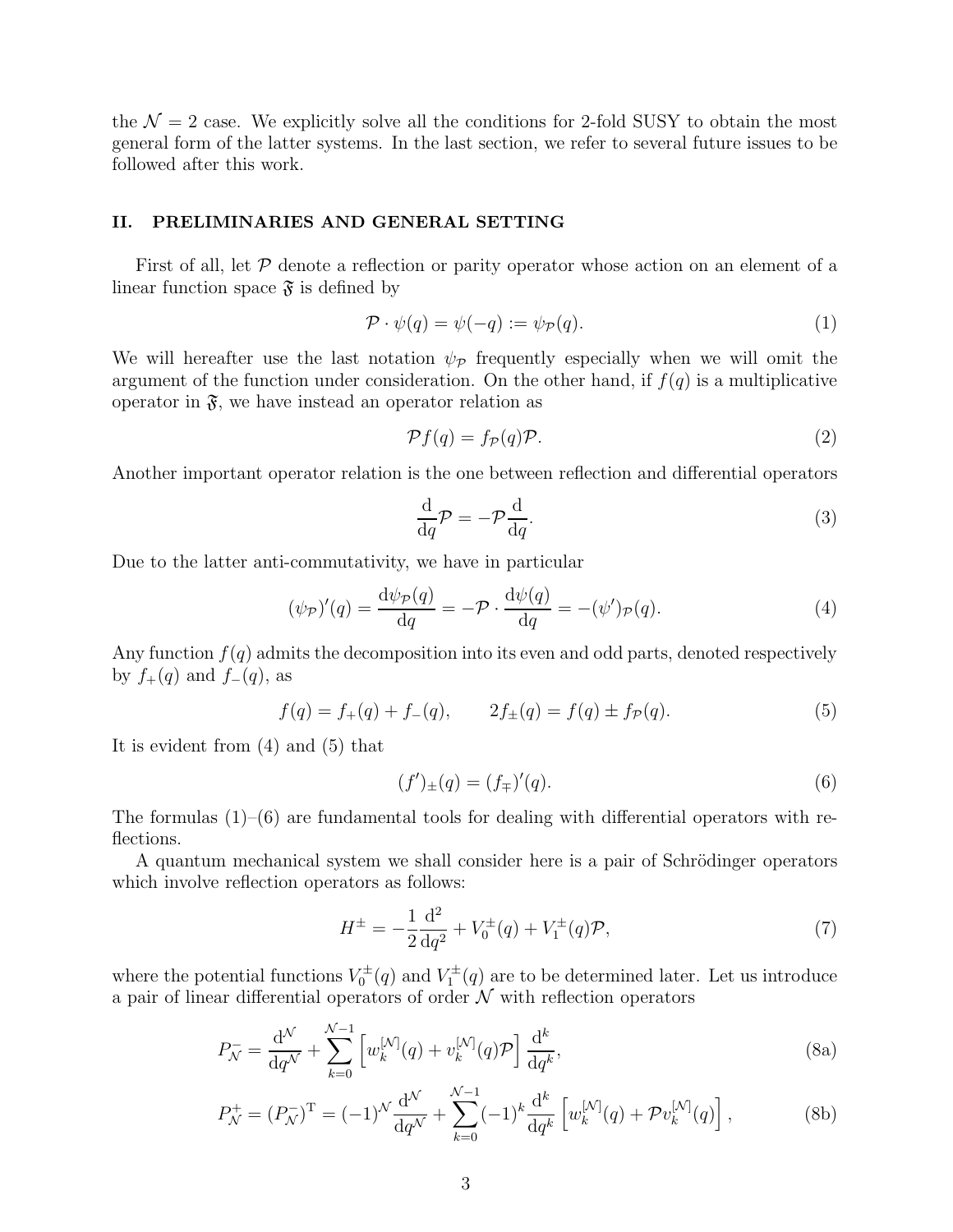where  $w_k^{[N]}(q)$  and  $v_k^{[N]}(q)$   $(k = 0, \ldots, \mathcal{N} - 1)$  are in general complex analytic functions, and the superscript T denotes transposition. We will hereafter omit the superscript  $[N]$ for the simplicity unless the omission may cause confusion or ambiguity. Then, the system (7) is said to be N-fold supersymmetric with respect to  $(8)$  if the following relations are all satisfied:

$$
P_N^{\pm}H^{\mp} - H^{\pm}P_N^{\mp} = 0,\tag{9}
$$

$$
P_N^{\pm} P_N^{\pm} = 2^{\mathcal{N}} \left[ (H^{\pm} + C_0)^{\mathcal{N}} + \sum_{k=1}^{\mathcal{N}-1} C_k (H^{\pm} + C_0)^{\mathcal{N}-k-1} \right],\tag{10}
$$

where  $C_k$   $(k = 0, \ldots, \mathcal{N} - 1)$  are constant multiplicative operators with reflections

$$
C_k = C_{k0} + C_{k1} \mathcal{P}.\tag{11}
$$

The two intertwining relations in (9) are related by transposition if both the potential terms  $V_1^+(q)$  and  $V_1^ \mathcal{I}_1^-(q)$  are even and thus commute with  $\mathcal{P}$ , since in the latter case both the Hamiltonians  $H^+$  and  $H^-$  are invariant under transposition,  $(H^{\pm})^T = H^{\pm}$ . As is usual, we can express an  $\mathcal{N}$ -fold SUSY system in a unified way by introducing a superHamiltonian  $\boldsymbol{H}$ and a pair of  $\mathcal{N}\text{-fold supercharges}$  as

$$
\mathbf{H} = H^{-} \psi^{-} \psi^{+} + H^{+} \psi^{+} \psi^{-}, \qquad \mathbf{Q}_{\mathcal{N}}^{\pm} = P_{\mathcal{N}}^{\mp} \psi^{\pm}, \tag{12}
$$

where  $\psi^{\pm}$  are fermionic variables satisfying  $(\psi^{\pm})^2 = 0$  and  $\{\psi^{\pm}, \psi^{\pm}\} = 1$ . Then, the N-fold SUSY relations (9) and (10) are summarized in  $\mathcal{N}\text{-fold superalgebra}$ 

$$
\left[\mathbf{Q}_{\mathcal{N}}^{\pm},\mathbf{H}\right]=0,\quad \{\mathbf{Q}_{\mathcal{N}}^{+},\mathbf{Q}_{\mathcal{N}}^{-}\}=2^{\mathcal{N}}\left[\left(\mathbf{H}+C_{0}\right)^{\mathcal{N}}+\sum_{k=1}^{\mathcal{N}-1}C_{k}(\mathbf{H}+C_{0})^{\mathcal{N}-k-1}\right].\tag{13}
$$

We note that in the case of  $\mathcal{N}=1$  the above definition of  $\mathcal{N}$ -fold SUSY is slightly different from the SUSY QM with reflections in Ref. [1]. The exact relation between our  $P_1^-$  and a supercharge component Q in the latter reference, Eq. (2.11), is  $P_1^- = \sqrt{2Q} \mathcal{P}$  with  $w_0 = U$ ,  $v_0 = V$ , and  $\mathcal{P} = R$ . In particular, our N-fold supercharge components  $P_N^{\pm}$  do not possess formal Hermiticity in contrast with  $Q$  in the latter. The relations between our 1-fold SUSY pair of Hamiltonians and a SUSY Hamiltonian H in the latter are  $H^+ = H$  and  $H^- = \mathcal{P}H\mathcal{P}$ . In particular,  $H^- = H^+$  if  $H^+$  commutes with a reflection operator  $\mathcal{P}$ .

It is evident from the definition that  $\mathcal{N}\text{-fold SUSY}$  quantum systems with reflections (7)– (11) reduce to ones without reflections if  $V_1^{\pm}$  $U_1^{\pm}(q) = v_k(q) = C_{01} = 0$  for all  $k = 0, \ldots, \mathcal{N} - \mathcal{N}$ 1. As in the case without reflections, the first relation (9) immediately implies almost isospectrality of  $H^{\pm}$  and weak quasi-solvability  $H^{\pm}$  ker  $P^{\pm}_{\mathcal{N}} \subset \text{ker } P^{\pm}_{\mathcal{N}}$ .

# III. ORDINARY SUSY

In this section, we shall examine the  $\mathcal{N} = 1$  case, namely, ordinary SUSY QM with reflections. Components of supercharges are given by

$$
P_1^- = \frac{d}{dq} + w_0(q) + v_0(q)\mathcal{P}, \qquad P_1^+ = -\frac{d}{dq} + w_0(q) + \mathcal{P}v_0(q). \tag{14}
$$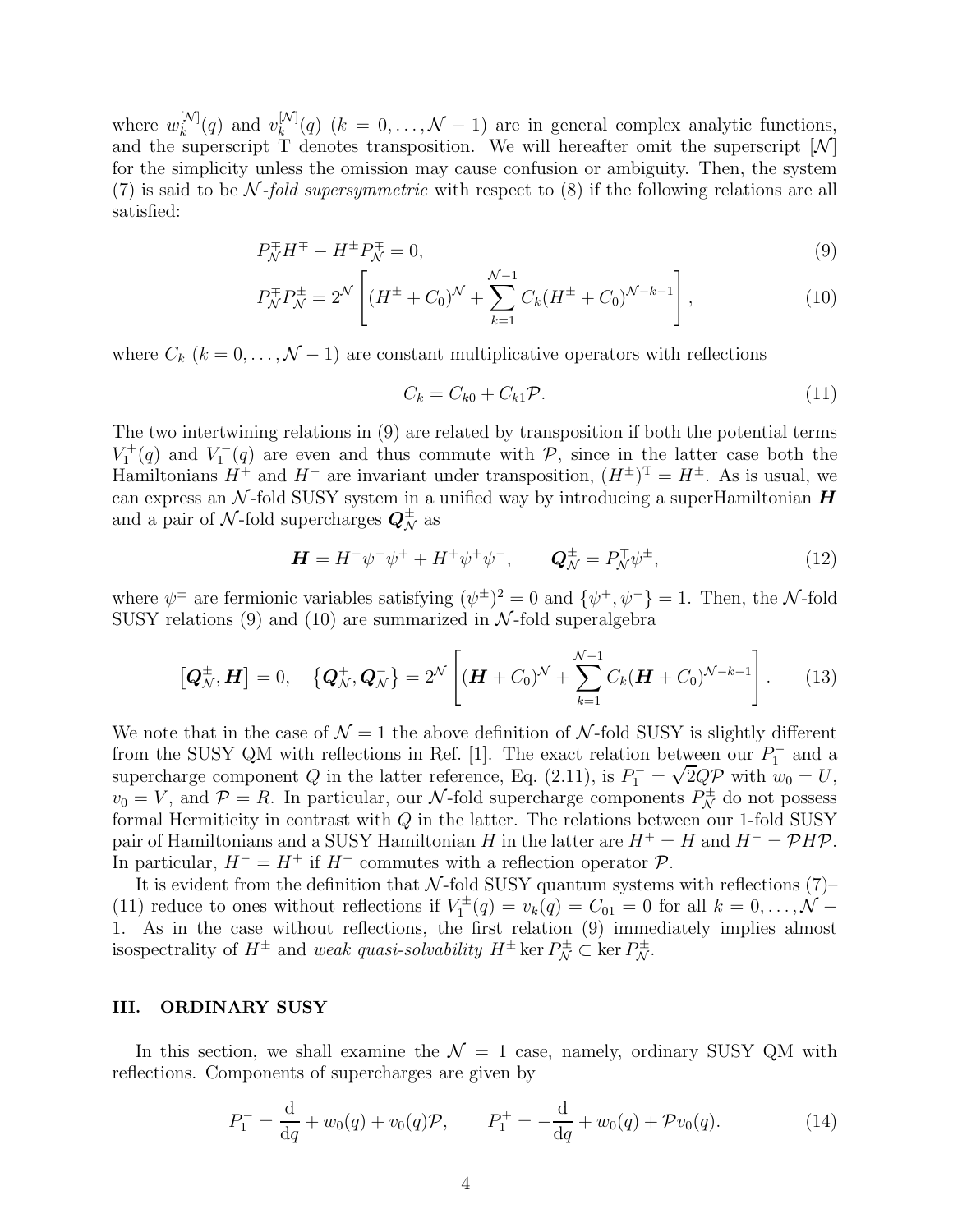A direct calculation immediately yields

$$
P_1^- P_1^+ = -\frac{\mathrm{d}^2}{\mathrm{d}q^2} - 2v_{0+} \mathcal{P} \frac{\mathrm{d}}{\mathrm{d}q} + w_0' + (w_0)^2 + (v_0)^2 + (- (v_0')\mathcal{P} + w_0 v_0 \mathcal{P} + w_0 \mathcal{P} v_0) \mathcal{P}, \quad (15)
$$

$$
P_1^+ P_1^- = -\frac{\mathrm{d}^2}{\mathrm{d}q^2} + 2v_{0+} \mathcal{P} \frac{\mathrm{d}}{\mathrm{d}q} - w_0' + (w_0)^2 + (v_{0\mathcal{P}})^2 + (-v_0' + w_0 v_0 + w_0 \mathcal{P} v_0 \mathcal{P}) \mathcal{P}. \tag{16}
$$

Hence, they are of the form (7) if and only if

$$
2v_{0+}(q) = v_0(q) + v_{0P}(q) = 0,\t\t(17)
$$

that is,  $v_0(q)$  is an odd function  $v_0(q) = v_{0-}(q)$ . Under the latter condition, the N-fold superalgebra (10) in the case of  $\mathcal{N}=1$  holds and the potential terms in (7) are expressed as

$$
2V_0^{\pm} = \pm w'_0 + (w_0)^2 + (v_{0-})^2 - 2C_{00},\tag{18}
$$

$$
2V_1^{\pm} = -(v_{0-})' \mp 2w_{0-}v_{0-} - 2C_{01}, \tag{19}
$$

where  $C_{00}$  and  $C_{01}$  are constants defined by (11). The intertwining relation (9) is trivially satisfied. We note that  $V_1^{\pm}$  $U_1^{\pm}(q)$  is automatically even for an arbitrary  $w_0(q)$ . In this respect, it is also worth mentioning that the evenness of  $w_0(q)$  is not inevitable for SUSY although it was presupposed in Ref. [1]. When  $w_0(q)$  is even,

### IV. 2-FOLD SUSY

Next, we shall proceed to the  $\mathcal{N} = 2$  case where components of 2-fold supercharges are given by

$$
P_2^- = \frac{d^2}{dq^2} + [w_1(q) + v_1(q)\mathcal{P}] \frac{d}{dq} + w_0(q) + v_0(q)\mathcal{P},
$$
\n(20a)

$$
P_2^+ = \frac{\mathrm{d}^2}{\mathrm{d}q^2} - \frac{\mathrm{d}}{\mathrm{d}q} \left[ w_1(q) + \mathcal{P}v_1(q) \right] + w_0(q) + \mathcal{P}v_0(q). \tag{20b}
$$

Before investigating the intertwining relation (9) for  $\mathcal{N} = 2$ , we first note that a direct calculation shows (see Eqs. (A1) and (A2) in Appendix for the full formulas)

$$
P_2^{\pm} P_2^{\pm} = \partial^4 + 2v_{1+} \mathcal{P} \partial^3 + O(\partial^2), \tag{21}
$$

where  $O(\partial^2)$  denotes a linear differential operator of at most second order. Hence, it is necessary that the function  $v_1(q)$  is odd

$$
2v_{1+}(q) = v_1(q) + v_{1P}(q) = 0,
$$
\n(22)

for satisfying the 2-fold superalgebra (10), that is,  $v_1(q) = v_1-(q)$ . Under the latter condition, the second-order intertwining relation  $P_2^-H^- - H^+P_2^- = 0$  holds if and only if the following set of conditions are satisfied:

$$
V_0^+ - V_0^- = w_1',\tag{23}
$$

$$
V_1^+ - V_1^- = -(v_{1-})',\tag{24}
$$

$$
w_1'' + 2w_0' + 4V_0^{-'} - 2w_1(V_0^+ - V_0^-) + 2v_{1-}(V_1^+ - (V_1^-)_{\mathcal{P}}) = 0,
$$
\n(25)

$$
(v_{1-})'' - 2v'_0 - 4V_1^{-1} - 2v_{1-} (V_0^+ - (V_0^-)_{\mathcal{P}}) - 2w_{1\mathcal{P}}V_1^+ - 2w_1V_1^- = 0, \tag{26}
$$

$$
w_0'' + 2V_0^{-}'' + 2w_1V_0^{-} - 2v_{1-}((V_1^-)_\mathcal{P})' - 2v_{0\mathcal{P}}V_1^+ + 2v_0(V_1^-)_\mathcal{P} - 2w_0(V_0^+ - V_0^-) = 0,\tag{27}
$$

$$
v_0'' + 2V_1^{-} + 2w_1V_1^{-} - 2v_1 - ((V_0^-)_{\mathcal{P}})' - 2w_0_{\mathcal{P}}V_1^+ + 2w_0V_1^- - 2v_0(V_0^+ - (V_0^-)_{\mathcal{P}}) = 0. \tag{28}
$$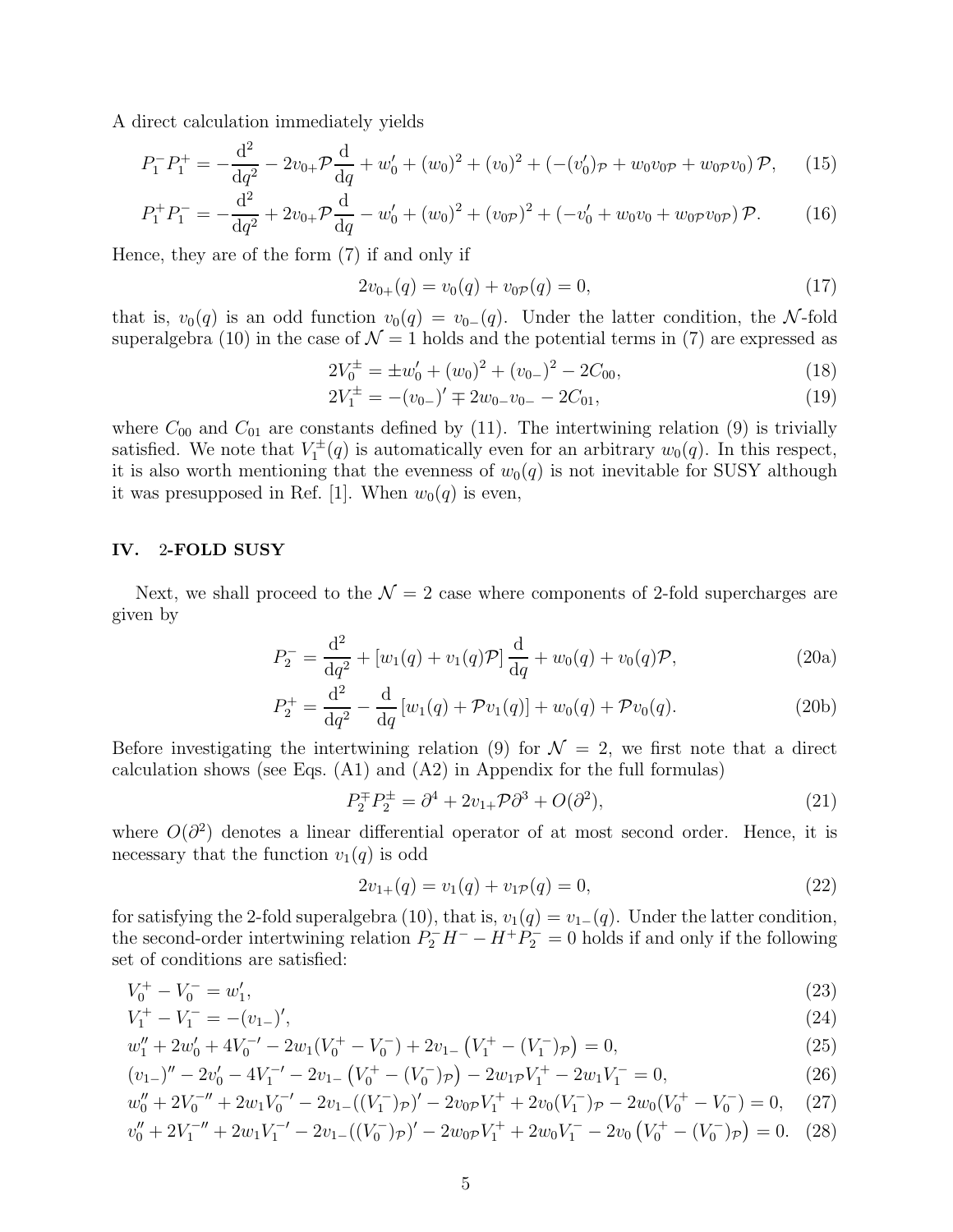On the other hand, using the formula

$$
4(H^{\pm})^2 = \frac{d^4}{dq^4} - 4(V_0^{\pm} + V_1^{\pm} \mathcal{P}) \frac{d^2}{dq^2} - 4(V_0^{\pm \prime} - V_1^{\pm \prime} \mathcal{P}) \frac{d}{dq}
$$
  
- 2[V\_0^{\pm \prime \prime} - 2(V\_0^{\pm})^2 - 2V\_1^{\pm} (V\_1^{\pm})\_{\mathcal{P}}] - 2[V\_1^{\pm \prime \prime} - 4(V\_0^{\pm})\_{+} V\_1^{\pm}] \mathcal{P}, \tag{29}

we find that the 2-fold superalgebra  $P_2^{\pm}P_2^{\pm} = 4[(H^{\pm} + C_0)^2 + C_1]$  holds for the upper sign if and only if

$$
4V_0^+ = 3w_1' - 2w_0 + (w_1)^2 + (v_{1-})^2 - 4C_{00},
$$
\n(30)

$$
4V_1^+ = -3(v_{1-})' - 2v_{0+} - 2w_{1-}v_{1-} - 4C_{01},
$$
\n(31)

$$
4V_0^{+'} = 3w_1'' - 2w_0' + 2w_1w_1' + 2v_{1-}(v_{1-})',\tag{32}
$$

$$
4V_1^{+'} = -3(v_{1-})'' - 2(v_{0\mathcal{P}})' + 2(w_{1\mathcal{P}})'v_{1-} - 2w_1(v_{1-})' - 2w_{0-}v_{1-} - w_1v_{0\mathcal{P}} - w_1\mathcal{P}v_0, \quad (33)
$$
  

$$
2V_0^{+''} - 4(V_0^+ + C_{00})^2 - 4(V_1^+ + C_{01})((V_1^+)_{\mathcal{P}} + C_{01}) - 4C_{10} = w_1''' - w_0''
$$

$$
v_0 = 4(v_0 + C_{00}) = 4(v_1 + C_{01})(v_1) p + C_{01}) = 4C_{10} = w_1 - w_0
$$
  
+ 
$$
w_1 w_1'' + v_{1-}(v_{1-})'' + w_1' w_0 - w_1 w_0' - (v_{1-})' v_0 + v_{1-} v_0' - (w_0)^2 - (v_0)^2,
$$
 (34)

$$
2V_1^{+\prime\prime} - 8\left((V_0^+)_{+} + C_{00}\right)(V_1^+ + C_{01}) - 4C_{11} = -(v_{1-})''' - (v_{0\mathcal{P}})'' + (w_{1\mathcal{P}})''v_{1-} - w_1(v_{1-})'' - (w_{1\mathcal{P}})'v_0 - w_1(v_{0\mathcal{P}})' + (w_{0\mathcal{P}})'v_{1-} - w_0(v_{1-})' - w_0v_{0\mathcal{P}} - w_0\mathcal{P}v_0, \quad (35)
$$

and for the lower sign if and only if

$$
4V_0^- = -w_1' - 2w_0 + (w_1)^2 + (v_{1-})^2 - 4C_{00},
$$
\n(36)

$$
4V_1^- = (v_{1-})' - 2v_{0+} - 2w_{1-}v_{1-} - 4C_{01},
$$
\n(37)

$$
4V_0^{-'} = -w_1'' - 2w_0' + 2w_1w_1' + 2v_{1-}(v_{1-})',\tag{38}
$$

$$
4V_1^{-1} = (v_{1-})'' - 2v_0' - 2(w_{1-})'v_{1-} - 2w_{1-}(v_{1-})' + w_1v_0 + w_1p v_0p + 2w_0 v_{1-},
$$
  
\n
$$
2V^{-1} = (v_{1-})'' - 2v_0' - 2(w_{1-})'v_{1-} - 2w_{1-}(v_{1-})' + w_1v_0 + w_1p v_0p + 2w_0 v_{1-},
$$
  
\n(39)

$$
2V_0^{-\prime\prime} - 4(V_0^- + C_{00})^2 - 4(V_1^- + C_{01})((V_1^-)_{\mathcal{P}} + C_{01}) - 4C_{10} =
$$
  
\n
$$
-w_0^{\prime\prime} + w_1^{\prime}w_0 + w_1w_0^{\prime} - (v_{1-})^{\prime}v_0\mathcal{P} - v_{1-}(v_0\mathcal{P})^{\prime} - (w_0)^2 - (v_0\mathcal{P})^2,
$$
  
\n
$$
2V_1^{-\prime\prime} - 8((V_0^-)_{+} + C_{00})(V_1^- + C_{01}) - 4C_{11} = -v_0^{\prime\prime} + w_1^{\prime}v_0 + w_1v_0^{\prime}
$$
\n(40)

$$
-(w_{0\mathcal{P}})'v_{1-} - w_{0\mathcal{P}}(v_{1-})' - w_0v_0 - w_{0\mathcal{P}}v_{0\mathcal{P}}.
$$
\n(41)

The formulas (30), (31), (36), and (37) determine the form of all the potential terms  $V_0^{\pm}$  and 0  $V_1^{\pm}$  $\mathcal{I}_1^{\pm}$ . In addition, they are automatically compatible with  $(23)-(25)$ ,  $(32)$ , and  $(38)$ . From (31) and (37), we see that both the potential terms  $V_1^+(q)$  and  $V_1^ \binom{1}{1}(q)$  are even and thus we do not need to check the other intertwining relation  $P_2^+H^+ - H^-P_2^+ = 0$  in (9). Hence, there remain nine conditions,  $(26)$ – $(28)$ ,  $(33)$ – $(35)$ , and  $(39)$ – $(41)$  to be investigated. Let us first begin with  $(26)$ ,  $(33)$ , and  $(39)$ . By the substitution of  $(30)$ ,  $(31)$ ,  $(36)$ , and  $(37)$  into them, they read as

$$
2(v_{0-})' + (w_{1+})'v_{1-} - w_{1+}(v_{1-})' - 2w_{1+}v_{0+} - 2w_{0-}v_{1-} - 4C_{01}w_{1+} = 0,
$$
\n(42)

$$
(v_{0-})' + (w_{1+})'v_{1-} - w_{1+}(v_{1-})' - w_{1+}v_{0+} + w_{1-}v_{0-} - w_{0-}v_{1-} = 0,
$$
\n(43)

$$
(v_{0-})' - w_{1+}v_{0+} - w_{1-}v_{0-} - w_{0-}v_{1-} = 0.
$$
\n
$$
(44)
$$

It is easy to check that they are compatible with each other if and only if

$$
C_{01}w_{1+} = 0.\t\t(45)
$$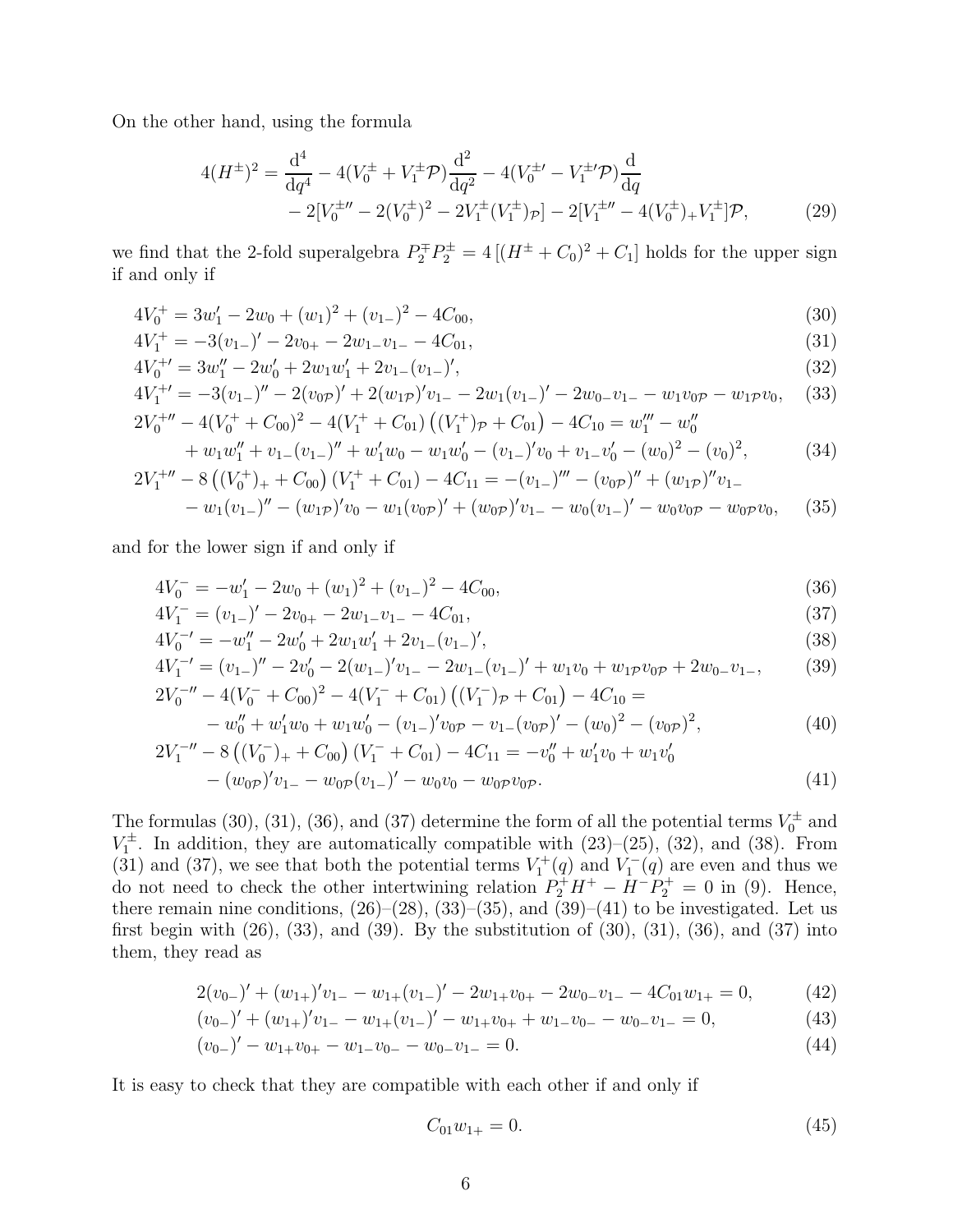From  $(43)$  and  $(44)$ , we obtain

$$
(w_{1+})'v_{1-} - w_{1+}(v_{1-})' + 2w_{1-}v_{0-} = 0.
$$
\n(46)

Hence, the conditions  $(26)$ ,  $(33)$ , and  $(39)$  are equivalent to  $(44)$ – $(46)$ . We note in particular that Eq. (46) enables us to express  $w_1$ – (or  $v_0$ –) in terms of  $w_{1+}$ ,  $v_{1-}$ , and  $v_0$ – (or  $w_{1-}$ ), respectively. Next, we shall investigate  $(27)$ ,  $(34)$ , and  $(40)$ . Substituting  $(30)$ ,  $(31)$ ,  $(36)$ , and  $(37)$  into them, we have the three conditions  $(A3)$ – $(A5)$  presented in Appendix. We can easily check that they are equivalent to the following set of conditions:

$$
2w_1w_1'' - (w_1')^2 + 2v_{1-}(v_{1-})'' - ((v_{1-})')^2 - 4v_{1-}(v_{0-})' + 4(v_{0-})^2 - 2(w_1)^2w_1'
$$
  
+  $4(w_1)^2w_0 - 2w_1'(v_{1-})^2 - 4w_{1-}v_{1-}(v_{1-})' - 8w_{1-}v_{1-}v_{0+} + 4w_0(v_{1-})^2$   
-  $(w_1)^4 - 2 [(w_1)^2 + 2(w_{1-})^2] (v_{1-})^2 - (v_{1-})^4 - 16C_{10} = 0,$  (47)  

$$
w_1''' - w_1w_1'' - 2(w_1')^2 + 4w_1'w_0 + 2w_1w_0' - v_{1-}(v_{1-})'' - 2((v_{1-})')^2
$$
  
-  $2(v_{1-})'(2v_{0+} - v_{0-}) - 2v_{1-}(v_{0+})' + 4v_{0+}v_{0-} - 2(w_1)^2w_1'$   
-  $2w_1'(v_{1-})^2 - 4w_{1-}v_{1-}(v_{1-})' = 0,$  (48)  
 $C_{01}v_{0-} = 0,$  (49)

where Eq. (46) has been applied for the derivation of the last formula. Now, the remaining conditions to be examined are  $(28)$ ,  $(35)$ , and  $(41)$ . Substituting  $(30)$ ,  $(31)$ ,  $(36)$ , and  $(37)$ into them, we have the three conditions  $(A6)$ – $(A8)$  presented in Appendix. We can easily check that they are equivalent to the following set of conditions:

$$
w_1''v_{1-} - (w_{1-})'(v_{1-})' - w_{1p}(v_{1-})'' + 2(w_{1-})'v_{0-} + 2w_1(v_{0-})' - 2w_{1-}(w_{1-})'v_{1-}
$$
  
\n
$$
- [(w_{1+})^2 + (w_{1-})^2] (v_{1-})' - 2 [(w_{1+})^2 + (w_{1-})^2] v_{0+} + 4w_{1-}w_{0+}v_{1-} - (v_{1-})^2(v_{1-})'
$$
  
\n
$$
- 2(v_{1-})^2v_{0+} - 2 [(w_{1+})^2 + (w_{1-})^2] w_{1-}v_{1-} - 2w_{1-}(v_{1-})^3 + 8C_{11} = 0,
$$
  
\n
$$
(v_{1-})''' + 2(v_{0-})'' + (w_{1p})''v_{1-} - 4(w_{1-})'(v_{1-})' - w_1(v_{1-})'' - 2(w_{1+})'v_0
$$
  
\n
$$
- 4(w_{1-})'v_{0+} - 2w_1(v_{0+})' + 2(w_{0p})'v_{1-} + 2(2w_{0+} - w_{0-})(v_{1-})' + 4w_{0-}v_{0-}
$$
  
\n
$$
- 4w_{1-}(w_{1-})'v_{1-} - 2 [(w_{1+})^2 + (w_{1-})^2] (v_{1-})' - 2(v_{1-})^2(v_{1-})' = 0,
$$
  
\n
$$
C_{01}w_{0-} = 0,
$$
  
\n(52)

where Eqs. (44) and (46) have been applied for the derivation of the last formula. From  $(45)$ ,  $(49)$ , and  $(52)$ , we conclude that

$$
C_{01} = 0
$$
 or  $w_{1+} = v_{0-} = w_{0-} = 0.$  (53)

To analyze (47), (48), (50), and (51), we first note that the equalities must hold for their even and odd parts separately since we obtain another set of equalities by applying a reflection operator to them. The even and odd parts of them are explicitly presented in Appendix,  $(A9)$ – $(A16)$ . It is apparent that  $(A14)$  and  $(A16)$  are automatically satisfied under the conditions (44) and (46). Hence, the remaining problem is to solve  $(A9)$ – $(A13)$  and  $(A15)$ simultaneously. However, they are not independent under the conditions (44) and (46). In fact, we can check that the following combinations

$$
2w_{1-} \times (A11) + 2w_{1+} \times (A12) + 2v_1 \times (A15) + 4v_0 \times [2 \times (44) + (46)],
$$
  
\n
$$
w_{1+} \times (A11) + w_{1-} \times (A12) - (v'_1 + 2v_{0+}) \times (46),
$$
  
\n
$$
v_1 \times (A11) + w_{1-} \times (A15) + [(w_{1+})' - 2w_{0-}] \times (46),
$$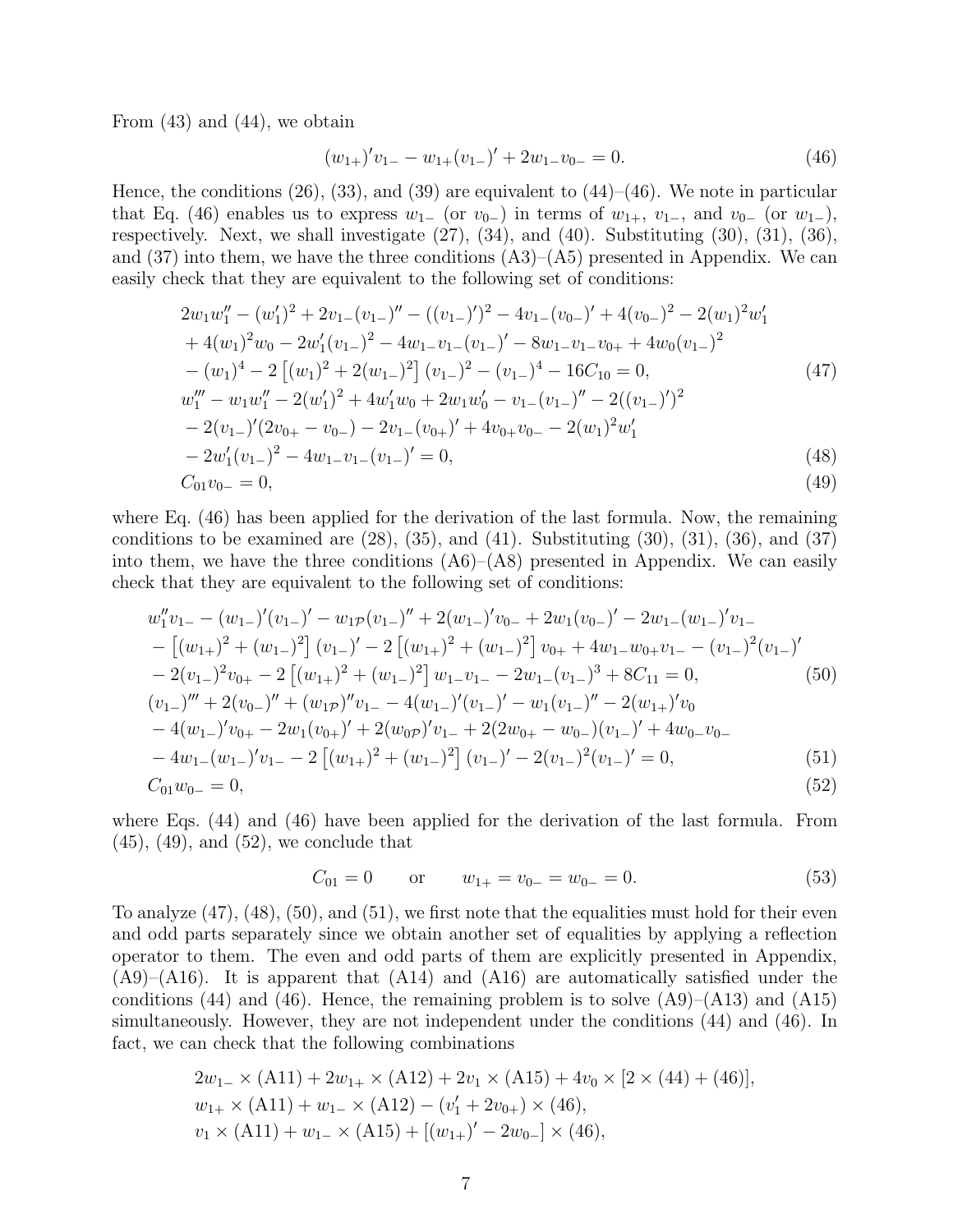are identical with the equations obtained by differentiating (A9), (A10), and (A13), respectively. In other words, the set of equations (A9), (A10), and (A13) are equivalent to the set of equations  $(A11)$ ,  $(A12)$ , and  $(A15)$  under the conditions  $(44)$  and  $(46)$ . Therefore, the remaining task we should settle is now to solve only the former with (44), (46), and (53). In what follows, we shall analyze separately the two cases of  $C_{01} = 0$  and  $C_{01} \neq 0$ .

# A. The  $C_{01} = 0$  Case

In this case, the condition (53) does not provide any constraint on the three functions  $w_{1+}$ ,  $v_{0-}$ , and  $w_{0-}$ . Hence, all that we should do is to solve (A9), (A10), and (A13) under the two conditions (44) and (46). It is actually easy since they can be regarded as simultaneous linear equations for  $w_{0+}$ ,  $w_{0-}$ , and  $v_{0+}$ :

$$
2A\begin{pmatrix}w_{0+}\\w_{0-}\\v_{0+}\end{pmatrix} = \begin{pmatrix}f_1\\f_2\\f_3\end{pmatrix},\tag{54}
$$

where  $f_i$  ( $i = 1, 2, 3$ ) which only depend on  $w_{1+}$ ,  $w_{1-}$ , and  $v_{1-}$  are explicitly presented in  $(A17)–(A19)$  while the  $3 \times 3$  matrix A is given by

$$
A = \begin{pmatrix} 2\left[ (w_{1+})^2 + (w_{1-})^2 + (v_{1-})^2 \right] & 4w_{1+}w_{1-} & -4w_{1-}v_{1-} \\ 2w_{1+}w_{1-} & (w_{1+})^2 + (w_{1-})^2 & -w_{1+}v_{1-} \\ 2w_{1-}v_{1-} & w_{1+}v_{1-} & -(w_{1-})^2 - (v_{1-})^2 \end{pmatrix} . \tag{55}
$$

Hence, we must treat the problem separately according to the value of the determinant of A:

$$
\det A = -2(w_{1-})^2 \left[ (w_{1+})^2 - (w_{1-})^2 + (v_{1-})^2 \right]^2.
$$
 (56)

**Case 1.**  $(w_{1-})^2 \neq (w_{1+})^2 + (v_{1-})^2$  and  $w_{1-} \neq 0$ :

In the non-degenerate case det  $A \neq 0$ , they are uniquely solved as

$$
-2(\det A) w_{0+} = (w_{1-})^2 \left[ (w_{1+})^2 + (w_{1-})^2 + (v_{1-})^2 \right] f_1 - 4w_{1+}(w_{1-})^3 f_2 -4(w_{1-})^3 v_{1-} f_3,
$$
\n(57)

$$
-(\det A) w_{0-} = -w_{1+}(w_{1-})^3 f_1 + [(w_{1+})^2 (w_{1-})^2 + (w_{1-})^4 + (w_{1+})^2 (v_{1-})^2 -2(w_{1-})^2 (v_{1-})^2 + (v_{1-})^4] f_2 - [(w_{1+})^2 - 3(w_{1-})^2 + (v_{1-})^2] w_{1+} v_{1-} f_3,
$$
(58)

$$
-(\det A) v_{0+} = (w_{1-})^3 v_{1-} f_1 + [(w_{1+})^2 - 3(w_{1-})^2 + (v_{1-})^2] w_{1+} v_{1-} f_2 - [(w_{1+})^4 - 2(w_{1+})^2(w_{1-})^2 + (w_{1-})^4 + (w_{1+})^2(v_{1-})^2 + (w_{1-})^2(v_{1-})^2] f_3, \qquad (59)
$$

Therefore, the most general 2-fold SUSY quantum systems with reflections composed of  $H^{\pm}$ in (7) and  $P_2^{\pm}$  $2^{\pm}$  in (20) are entirely expressible solely in terms of three arbitrary functions having definite parity  $w_{1+}$ ,  $w_{1-}$ , and  $v_{1-}$  by using (46) and (57)–(59) in the non-degenerate case. When  $v_{1-} = v_{0+} = 0$ , then  $v_{0-} = 0$  from (46) and the set of identities (57)–(59) reduces to

$$
4(w_1)^2 w_0 = -2w_1(w_1)'' + ((w_1)')^2 + 2(w_1)^2(w_1)' + (w_1)^4 + 16C_{10}, \quad C_{11} = 0. \tag{60}
$$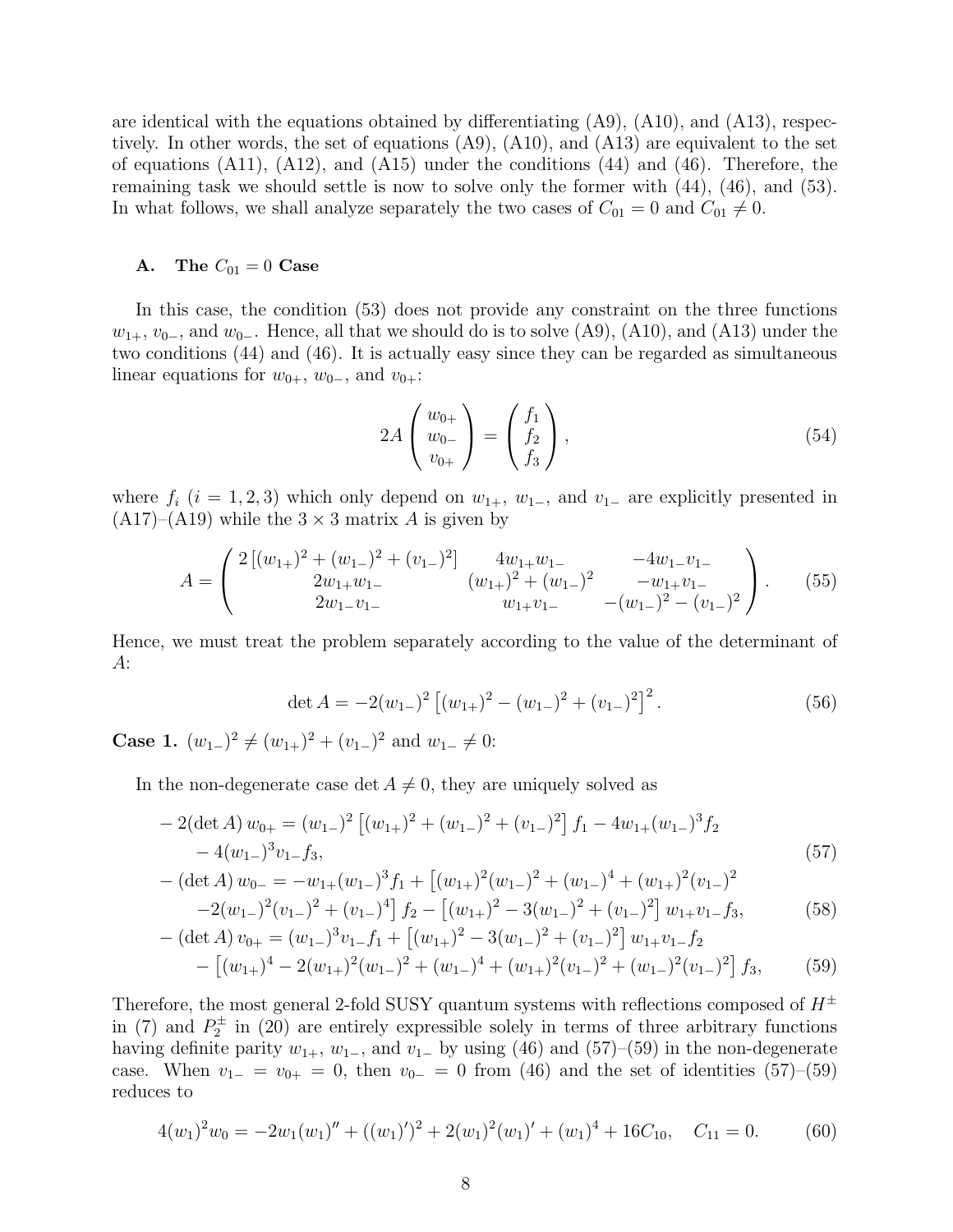Hence, the systems in this case reduces to the most general 2-fold SUSY ordinary quantum systems without reflections in Refs. [4, 17, 18].

Case 2.  $(w_{1-})^2 = (w_{1+})^2 + (v_{1-})^2 \neq 0$ :

Next, we shall examine the degenerate case

$$
(w_{1-})^2 = (w_{1+})^2 + (v_{1-})^2 \neq 0.
$$
\n(61)

In this case, the three equations (A9), (A10), and (A13) are not linearly independent and are equivalent to the two equations

$$
8(w_{1-})^2(w_{1+}w_{0+}+w_{1-}w_{0-})=-w_{1+}f_1+4w_{1-}f_2,
$$
\n(62a)

$$
8(w_{1-})^2(v_{1-}w_{0+}-w_{1-}v_{0+})=-v_{1-}f_1+4w_{1-}f_3,
$$
\n(62b)

with the constraint

$$
w_{1-}f_1 - 2w_{1+}f_2 - 2v_{1-}f_3 = 16(C_{10}w_{1-} + C_{11}v_{1-}) = 0.
$$
\n(63)

We note that we have the following interesting formula by using (46) and (61):

$$
4(v_{0-})^2 = ((w_{1+})')^2 - ((w_{1-})')^2 + ((v_{1-})')^2.
$$
\n(64)

We first show that  $C_{10} = C_{11} = 0$  to satisfy the constraint (63). Suppose  $C_{11} \neq 0$  since  $C_{11} = 0$  inevitably means  $C_{10} = 0$  due to the assumption  $w_{1-} \neq 0$  in this case. Then, we have  $v_{1-} = -C_{10}w_{1-}/C_{11} := \tilde{C}_1w_{1-}$  from (63). Substituting it into the current assumption  $(w_{1-})^2 = (w_{1+})^2 + (v_{1-})^2$ , we obtain  $w_{1+} = \tilde{C}_2 w_{1-}$  with  $(\tilde{C}_1)^2 + (\tilde{C}_2)^2 = 1$ . But  $w_{1+}$  and  $w_{1-}$  are even and odd analytic functions, respectively, and thus we must conclude that  $w_{1+} = w_{1-} = 0$ , which contradicts with the assumption  $w_{1-} \neq 0$ . Hence, we eventually have  $C_{10} = C_{11} = 0.$ 

Finally, using (61), (62), and (64), we can eliminate four functions, e.g.,  $w_{1-}$ ,  $w_{0-}$ ,  $v_{0+}$ , and  $v_{0-}$ , to express the most general 2-fold SUSY quantum systems with reflections in this case in terms of the remaining three arbitrary functions having definite parity, e.g.,  $w_{1+}$ ,  $v_{1-}$ , and  $w_{0+}$ .

We note that the systems in this case do not admit a reduction to ordinary quantum systems without reflections. Indeed, if we put  $v_{1-} = 0$ , then  $v_{0-} = 0$  from (46) since  $w_{1-} \neq 0$  by the assumption, and thus  $(w_{1+})' = \pm (w_{1-})'$  from (64). But  $(w_{1+})'$  and  $(w_{1-})'$ are odd and even analytic functions, and thus it is inevitable that  $(w_{1+})' = (w_{1-})' = 0$ . As any non-zero constant is an even function, we must conclude that  $w_{1-} = 0$ , which contradicts the assumption  $w_{1-} \neq 0$ . Hence, the systems in this case have no reductions to ordinary quantum systems without reflections.

Case 3:  $w_{1-} = 0$ :

Next, we shall examine the other degenerate case  $w_{1-} = 0$ . In this case, the potential terms  $V_0^{\pm}$  $V_0^{\pm}$ ,  $V_1^{\pm}$  $Y_1^{\pm}$  and the 2-fold supercharge component  $P_2^$  $b_2^-$  read from (30), (31), (36), (37),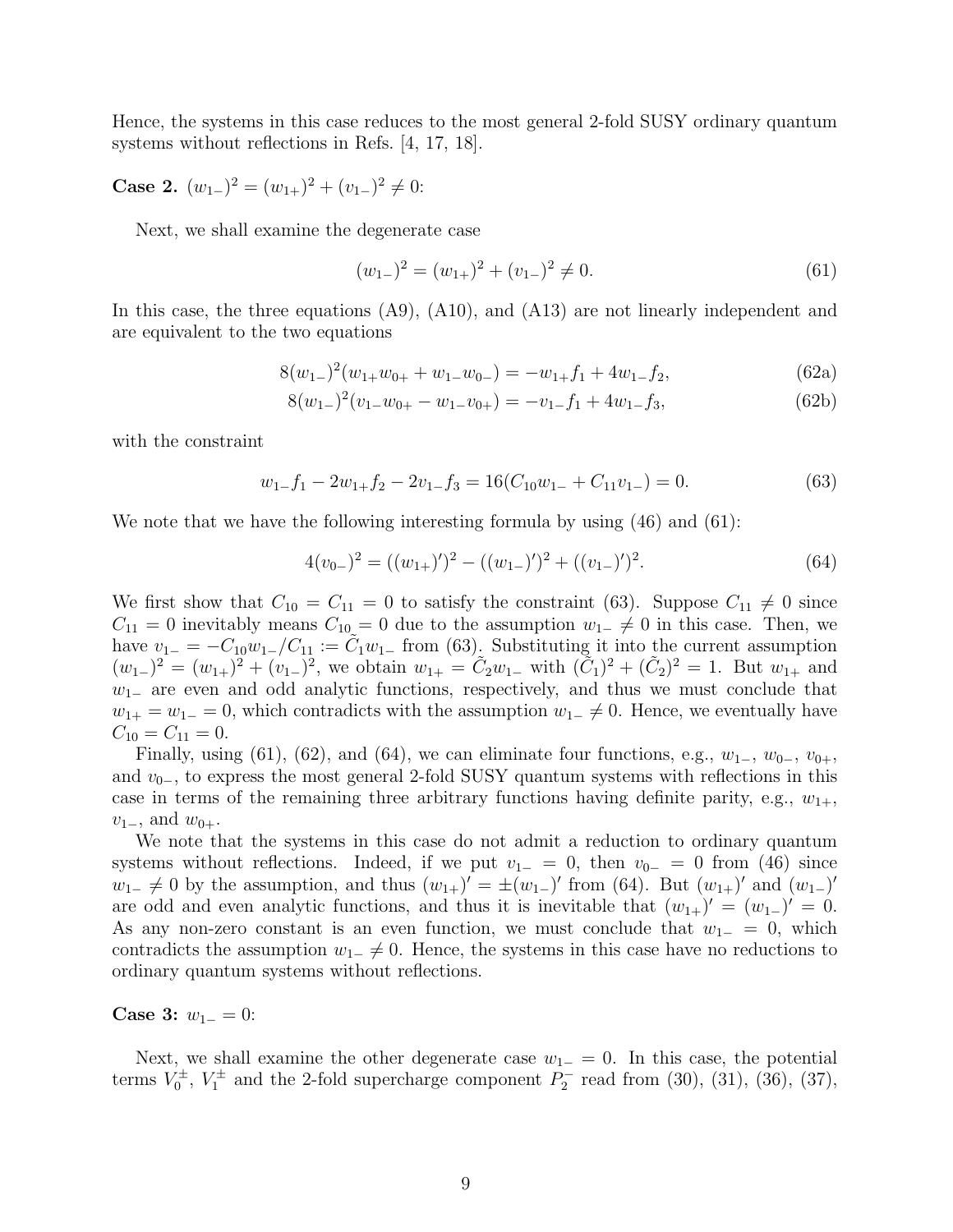and  $(20)$  as

$$
4V_0^+ = 3(w_{1+})' - 2w_{0+} - 2w_{0-} + (w_{1+})^2 + (v_{1-})^2 - 4C_{00},
$$
\n(65a)

$$
4V_1^+ = -3(v_{1-})' - 2v_{0+},
$$
\n(65b)

$$
4V_0^- = -(w_{1+})' - 2w_{0+} - 2w_{0-} + (w_{1+})^2 + (v_{1-})^2 - 4C_{00},
$$
\n
$$
4V_0^- = (w_{1+})' - 2w_{0+} - 2w_{0-} + (w_{1+})^2 + (v_{1-})^2 - 4C_{00},
$$
\n(65d)

$$
4V_1^- = (v_{1-})' - 2v_{0+},
$$
\n
$$
d^2
$$
\n(65d)

$$
P_2^- = \frac{d^2}{dq^2} + (w_{1+} + v_{1-}\mathcal{P})\frac{d}{dq} + w_{0+} + w_{0-} + (v_{0+} + v_{0-})\mathcal{P}.
$$
 (65e)

The conditions (44), (46), (A9), (A10), and (A13), which are all that we must manage, read as

$$
(v_{0-})' - w_{1+}v_{0+} - w_{0-}v_{1-} = 0,
$$
\n(66a)

$$
(w_{1+})'v_{1-} - w_{1+}(v_{1-})' = 0,
$$
\n(66b)

$$
4\left[ (w_{1+})^2 + (v_{1-})^2 \right] w_{0+} = -2w_{1+}(w_{1+})'' + ((w_{1+})')^2 - 2v_{1-}(v_{1-})''
$$
  

$$
+ ((w_{1+})')^2 - 4(w_{1+})^2 + (w_{1+})^4 + 2(w_{1+})^2 + (w_{1+})^2 + (w_{1+})^4 + 16C
$$
 (66)

+ 
$$
((v_{1-})')^2 - 4(v_{0-})^2 + (w_{1+})^4 + 2(w_{1+})^2(v_{1-})^2 + (v_{1-})^4 + 16C_{10}
$$
, (66c)  
\n $2(w_{1-})^2w_{2-} - 2w_{1-})w_{1-}v_{1-} = (w_{1-})^2(w_{1-})' + w_{1-}w_{1-}(v_{1-})'$  (66d)

$$
2(w_{1+})^2 w_{0-} - 2w_{1+}v_{1-}v_{0+} = (w_{1+})^2 (w_{1+})' + w_{1+}v_{1-}(v_{1-})',
$$
\n(66d)

$$
2w_{1+}v_{1-}w_{0-} - 2(v_{1-})^2v_{0+} = w_{1+}(w_{1+})^{\prime}v_{1-} + (v_{1-})^2(v_{1-})^{\prime} - 8C_{11}.
$$
 (66e)

The second equality means that the two functions  $w_{1+}$  and  $v_{1-}$  are linearly dependent unless at least either of them vanishes. But they cannot be linearly dependent since  $w_{1+}$  and  $v_{1-}$  are even and odd analytic functions, respectively. Hence, we conclude that  $w_{1+}v_{1-}=0$ . It turns out that we have three inequivalent solutions to them as the followings.

**Case 3-1.**  $w_{1+} \neq 0$  and  $v_{1-} = 0$ :

In this case, the set of the conditions (66) are solved as

$$
w_{0+} = -\frac{(w_{1+})''}{2w_{1+}} + \frac{((w_{1+})')^2}{4(w_{1+})^2} - \frac{(v_{0-})^2}{(w_{1+})^2} + \frac{(w_{1+})^2}{4} + \frac{4C_{10}}{(w_{1+})^2},
$$
  
\n
$$
w_{0-} = \frac{(w_{1+})'}{2}, \qquad v_{0+} = \frac{(v_{0-})'}{w_{1+}}, \qquad C_{11} = 0.
$$
\n(67)

Hence, the most general 2-fold SUSY quantum systems with reflections in this case are expressed in terms of the two arbitrary functions having definite parity  $w_{1+}$  and  $v_{0-}$  by the substitution of (67) into (65). When  $v_{0-} = 0$ , it is inevitable that  $v_{0+} = 0$  from (67). Then, we have

$$
w_0 = \frac{(w_{1+})^2}{4} - \frac{(w_{1+})''}{2w_{1+}} + \frac{((w_{1+})')^2}{4(w_{1+})^2} + \frac{(w_{1+})^2}{4} + \frac{4C_{10}}{(w_{1+})^2} + \frac{(w_{1+})'}{2},
$$
(68)

and the systems (65) with (68) exactly reduce to the general 2-fold SUSY ordinary quantum systems without reflections in Refs. [4, 17, 18] but with the restriction  $w_1 = w_{1+}$ .

**Case 3-2.**  $w_{1+} = 0$  and  $v_{1-} \neq 0$ :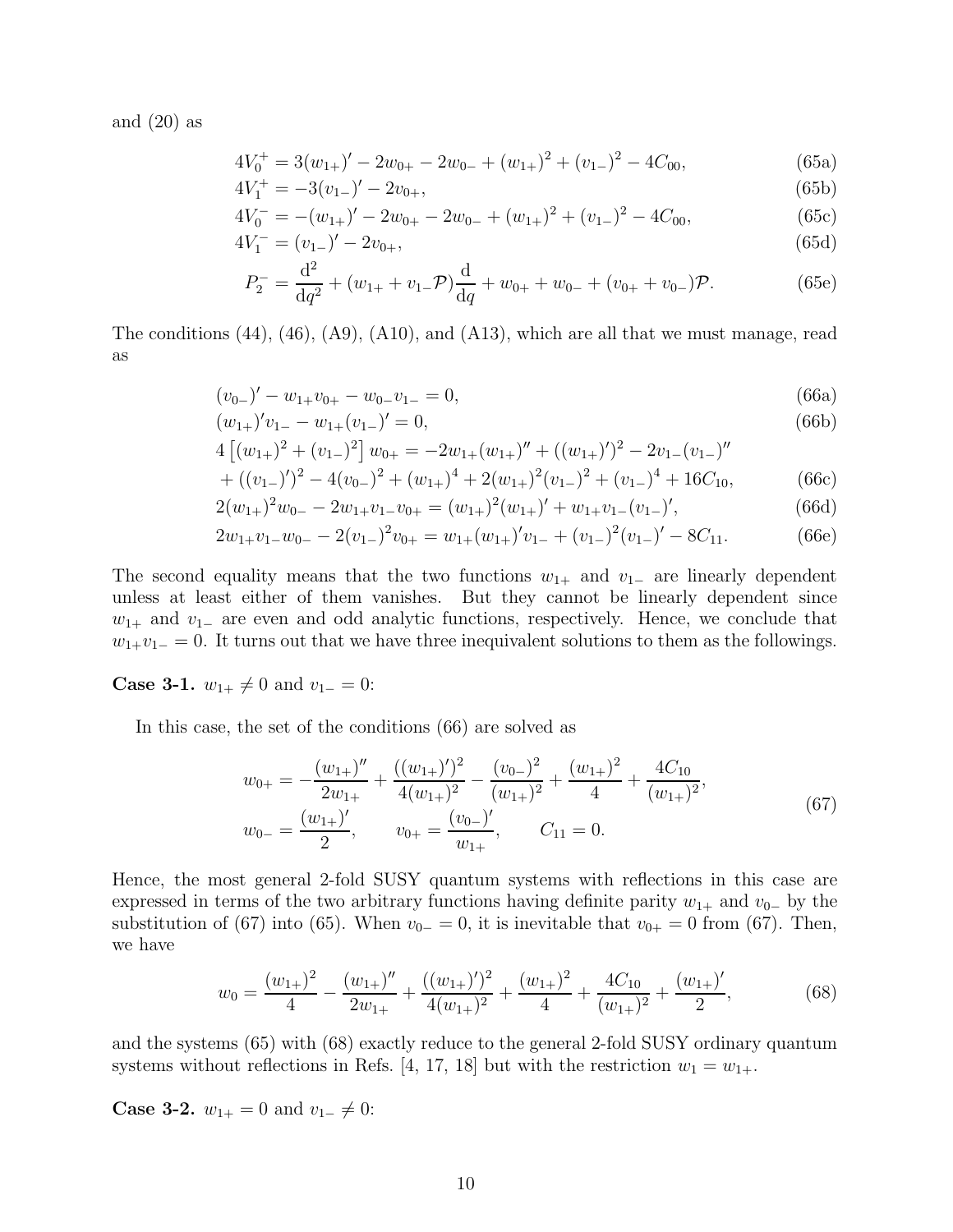In this case, the set of the conditions (66) are solved as

$$
w_{0+} = -\frac{(v_{1-})''}{2v_{1-}} + \frac{((v_{1-})')^2}{4(v_{1-})^2} - \frac{(v_{0-})^2}{(v_{1-})^2} + \frac{(v_{1-})^2}{4} + \frac{4C_{10}}{(v_{1-})^2},
$$
  
\n
$$
w_{0-} = \frac{(v_{0-})'}{v_{1-}}, \qquad v_{0+} = -\frac{(v_{1-})'}{2} + \frac{4C_{11}}{(v_{1-})^2}.
$$
\n(69)

Hence, the most general 2-fold SUSY quantum systems with reflections in this case are expressed in terms of the two arbitrary functions having definite parity  $v_{1-}$  and  $v_{0-}$  by the substitution of (69) into (65). In contrast to the previous Case 3-1, the assumption  $v_{1-} \neq 0$  does not admit of a reduction of the systems to ordinary quantum systems without reflections.

# Case 3-3.  $w_{1+} = v_{1-} = 0$ :

In this case, the set of the conditions (66) are solved as

$$
(v_{0-})^2 = 4C_{10}, \t C_{11} = 0.
$$
\t(70)

Hence, the most general 2-fold SUSY quantum systems with reflections in this case are expressed in terms of the three arbitrary functions having definite parity  $w_{0+}$ ,  $w_{0-}$ , and  $v_{0+}$ by the substitution of (70) into (65). This case is almost trivial since we have from (65)

$$
2V_0^+ = 2V_0^- = -w_0 - 2C_{00}, \quad 2V_1^+ = 2V_1^- = -v_{0+},
$$
  
\n
$$
P_2^- = \frac{d^2}{dq^2} + w_0 + \left(v_{0+} \pm 2\sqrt{C_{10}}\right) \mathcal{P},
$$
\n(71)

and thus the pair of 2-fold SUSY Hamiltonians coincides  $H^+ = H^-$ . They reduce to the corresponding trivial 2-fold SUSY ordinary quantum systems without reflections when  $v_{0+} =$  $v_{0-}=C_{10}=0.$ 

# **B.** The  $C_{01} \neq 0$  Case

In this case, it is inevitable from (53) that

$$
w_{1+} = v_{0-} = w_{0-} = 0,\t\t(72)
$$

and the potential terms  $V_0^{\pm}$  $V_0^{\pm}$ ,  $V_1^{\pm}$  and the 2-fold supercharge component  $P_2^$  $b_2^-$  read from (30), (31), (36), (37), and (20) as

$$
4V_0^+ = 3(w_{1-})' - 2w_{0+} + (w_{1-})^2 + (v_{1-})^2 - 4C_{00},
$$
\n(73a)

$$
4V_1^+ = -3(v_{1-})' - 2v_{0+} - 2w_{1-}v_{1-} - 4C_{01},
$$
\n(73b)

$$
4V_0^- = -(w_{1-})' - 2w_{0+} + (w_{1-})^2 + (v_{1-})^2 - 4C_{00},
$$
\n(73c)

$$
4V_1^- = (v_{1-})' - 2v_{0+} - 2w_{1-}v_{1-} - 4C_{01},
$$
\n(73d)

$$
P_2^- = \frac{\mathrm{d}^2}{\mathrm{d}q^2} + (w_{1-} + v_{1-}\mathcal{P})\frac{\mathrm{d}}{\mathrm{d}q} + w_{0+} + v_{0+}\mathcal{P}.\tag{73e}
$$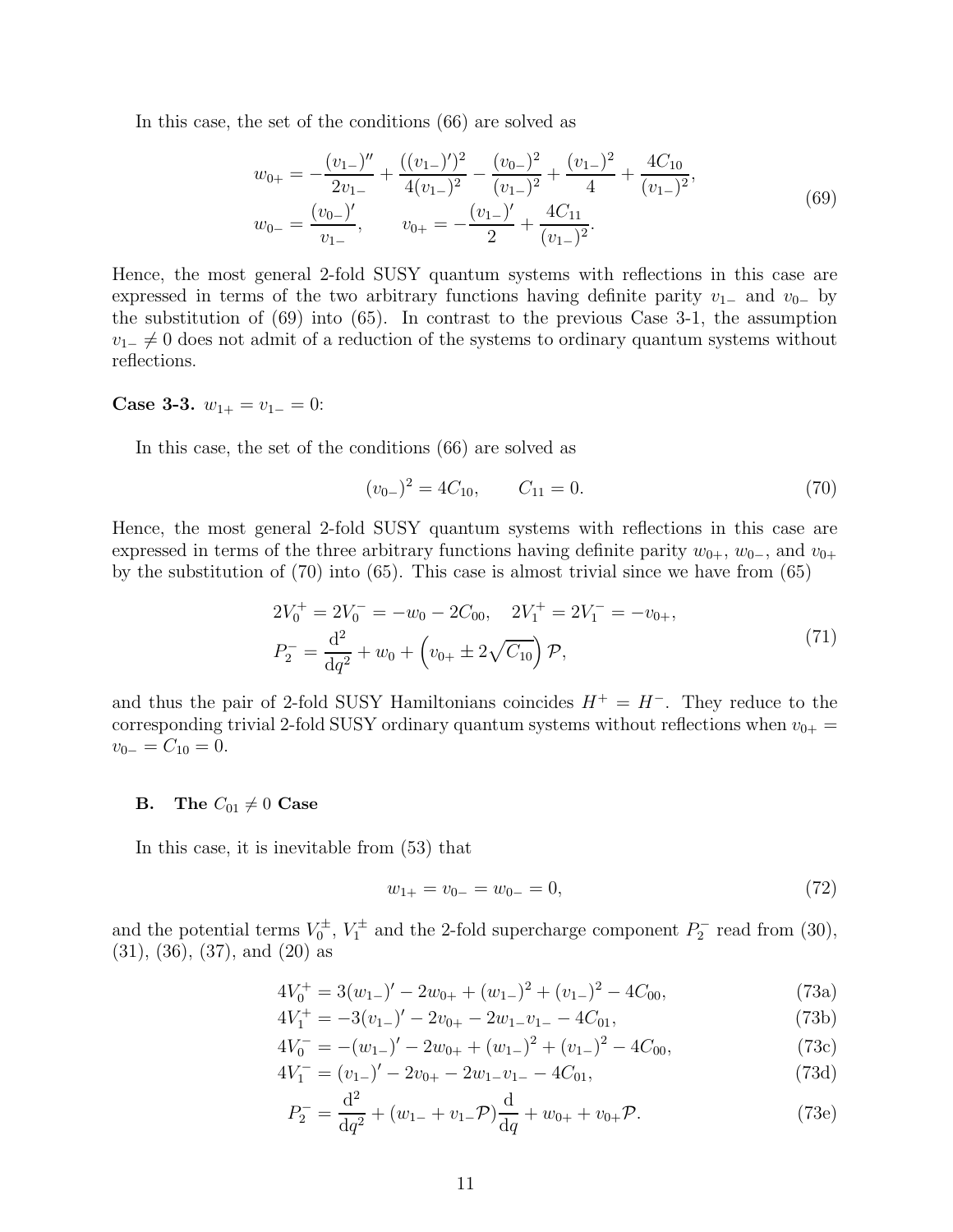We note that all the potential terms  $V_0^{\pm}$  $V_0^{\pm}(q)$  and  $V_1^{\pm}$  $\mathcal{I}_1^{\pm}(q)$  have even parity. The conditions (44), (46), and (A10) are automatically satisfied, and thus all the remaining conditions to be solved are (A9) and (A13) which now read as

$$
2B\left(\begin{array}{c}w_{0+}\\v_{0+}\end{array}\right)=\left(\begin{array}{c}f_1\\f_3\end{array}\right),\qquad B=\left(\begin{array}{cc}2\left[(w_{1-})^2+(v_{1-})^2\right]&-4w_{1-}v_{1-}\\2w_{1-}v_{1-}\end{array}\right)-\left(w_{1-})^2-(v_{1-})^2\right),\qquad(74)
$$

where  $f_1$  and  $f_3$  are now given by

$$
f_1 = -2w_{1-}(w_{1-})'' + ((w_{1-})')^2 - 2v_{1-}(v_{1-})'' + ((v_{1-})')^2 + 2(w_{1-})^2(w_{1-})'
$$
  
+  $2(w_{1-})'(v_{1-})^2 + 4w_{1-}v_{1-}(v_{1-})' + (w_{1-})^4 + 6(w_{1-})^2(v_{1-})^2 + (v_{1-})^4 + 16C_{10},$  (75a)  

$$
f_3 = -(w_{1-})''v_{1-} + (w_{1-})'(v_{1-})' - w_{1-}(v_{1-})'' + 2w_{1-}(w_{1-})'v_{1-} + (w_{1-})^2(v_{1-})'
$$

$$
+(v_{1-})^2(v_{1-})'+2(w_{1-})^3v_{1-}+2w_{1-}(v_{1-})^3-8C_{11}.
$$
\n(75b)

They are simultaneous linear equations for  $w_{0+}$  and  $v_{0+}$ . Hence, we must treat the problem according to the value of det  $B = -2[(w_{1-})^2 - (v_{1-})^2]^2$ .

Case 4.  $(v_{1-})^2 \neq (w_{1-})^2$ :

In the non-degenerate case  $(v_{1-})^2 \neq (w_{1-})^2$ , they are uniquely solved as

$$
-2(\det B)w_{0+} = [(w_{1-})^2 + (v_{1-})^2] f_1 - 4w_{1-}v_{1-}f_3,-(\det B)v_{0+} = w_{1-}v_{1-}f_1 - [(w_{1-})^2 + (v_{1-})^2] f_3.
$$
\n(76)

Hence, the most general 2-fold SUSY quantum systems with reflections in this case are expressed in terms of the two arbitrary functions having definite parity  $w_{1-}$ , and  $v_{1-}$  by the substitution of (76) for  $w_{0+}$  and  $v_{0+}$  into (73). Due to the assumption  $C_{10} \neq 0$ , the systems do not admit a reduction to ordinary quantum systems without reflections. When we put  $C_{01} = 0$ , the systems in this case reduces to the ones in Case 1 with the constraint (72).

Case 5. 
$$
v_{1-} = \pm w_{1-} \neq 0
$$
:

In the degenerate case  $v_{1-} = \pm w_{1-} \neq 0$ , on the other hand, the two equations in (75) are not linearly independent and are equivalent to the following single equation:

$$
4(w_{1-})^2(w_{0+} \mp v_{0+}) = -2w_{1-}(w_{1-})'' + ((w_{1-})')^2 + 4(w_{1-})^2(w_{1-})' + 4(w_{1-})^4 + 8C_{10}, \quad (77)
$$

with  $C_{11} = \pm C_{10}$ . Hence, we can again express the most general 2-fold SUSY quantum systems with reflections in terms of two functions having definite parity, e.g.,  $w_1$ – and  $w_{0+}$ , by eliminating the other two functions. Due to the assumption  $C_{10} \neq 0$ , the systems do not admit a reduction to ordinary quantum systems without reflections. When we put  $C_{01} = 0$ , the systems in this case reduces to the ones in Case 2 with the constraint (72).

It is worth noting that the 2-fold SUSY quantum systems with reflections characterized by the constraint (72) are essentially equivalent to the  $2 \times 2$  Hermitian matrix 2-fold SUSY quantum systems in Ref. [15]. To see the relation, we first split the linear function space  $\mathfrak{F}$ in which the systems have been considered into its even and odd parts, denoted by  $\mathfrak{F}_+$  and  $\mathfrak{F}_-$ , respectively. Their elements  $\psi_+(q) \in \mathfrak{F}_+$  and  $\psi_-(q) \in \mathfrak{F}_-$  are even and odd functions,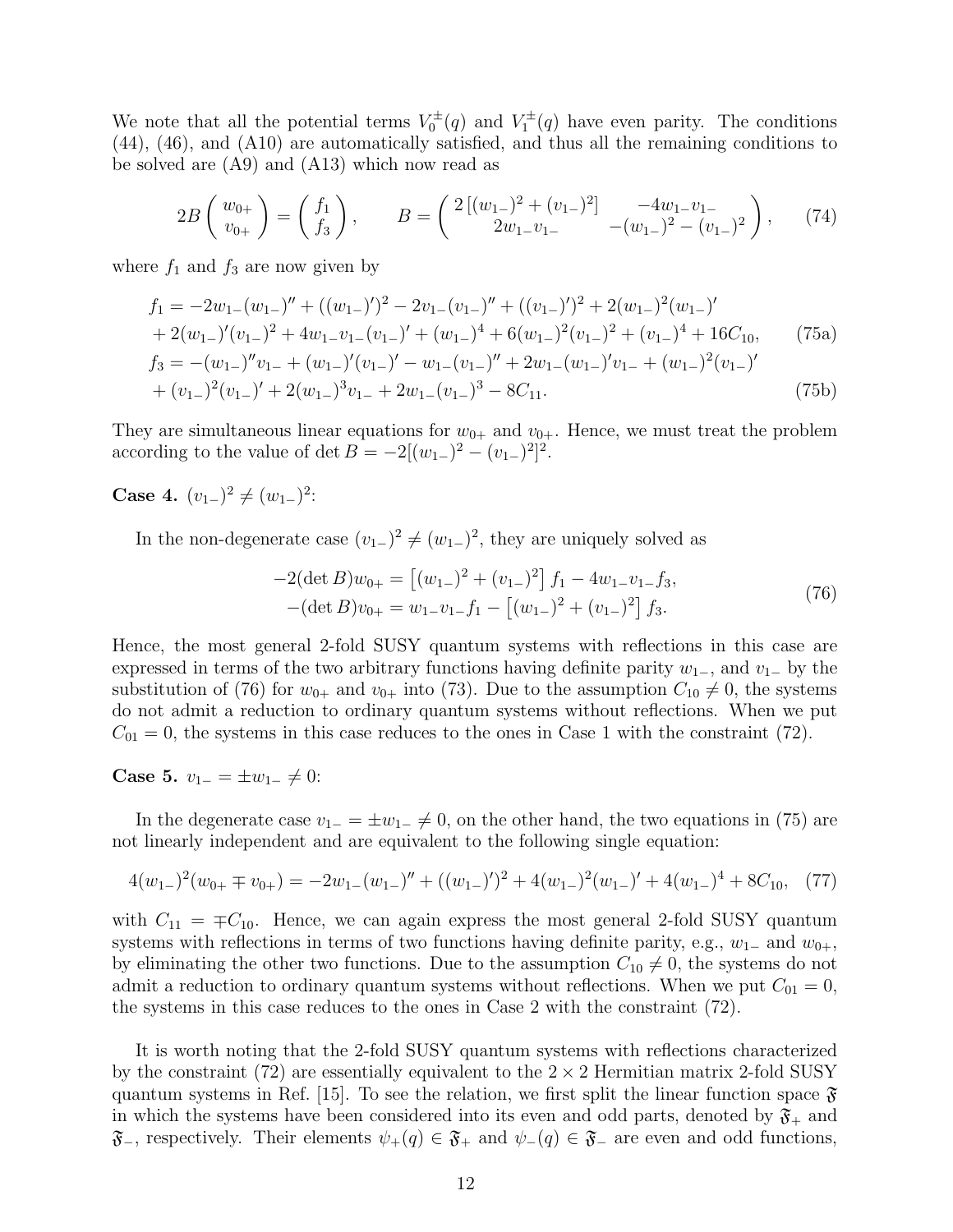respectively, and thus  $\mathcal{P} \cdot \psi_{\pm}(q) = \pm \psi_{\pm}(q)$ . With this grading, we can introduce a twocomponent representation of  $\psi \in \mathfrak{F}$  as [1]

$$
\psi(q) \stackrel{\text{rep.}}{=} \begin{pmatrix} \psi_+(q) \\ \psi_-(q) \end{pmatrix} . \tag{78}
$$

Then, a reflection operator  $P$ , a differential operator  $d/dq$ , and any multiplicative operator of even and odd functions,  $f_+(q)$  and  $f_-(q)$ , are represented by 2 × 2 matrices as

$$
\mathcal{P} \stackrel{\text{rep.}}{=} \begin{pmatrix} 1 & 0 \\ 0 & -1 \end{pmatrix} = \sigma_3, \quad \frac{\text{d}}{\text{d}q} \stackrel{\text{rep.}}{=} \begin{pmatrix} 0 & \text{d/dq} \\ \text{d/dq} & 0 \end{pmatrix} = \sigma_1 \frac{\text{d}}{\text{d}q},
$$
\n
$$
f_+ \stackrel{\text{rep.}}{=} \begin{pmatrix} f_+ & 0 \\ 0 & f_+ \end{pmatrix} = f_+ I_2, \quad f_- \stackrel{\text{rep.}}{=} \begin{pmatrix} 0 & f_- \\ f_- & 0 \end{pmatrix} = f_- \sigma_1,
$$
\n(79)

where  $\sigma_1$  and  $\sigma_3$  are the Pauli matrices and  $I_2$  is the  $2 \times 2$  unit matrix. In this representation, the 2-fold SUSY systems  $H^{\pm}$  and  $P_2^{-}$  $2^{\circ}$  in the present case (73) are expressed as

$$
H^{+} \stackrel{\text{rep.}}{=} -\frac{1}{2} I_2 \frac{\mathrm{d}^2}{\mathrm{d}q^2} + \frac{1}{4} \left[ 3(w_{1-})' - 2w_{0+} + (w_{1-})^2 + (v_{1-})^2 - 4C_{00} \right] I_2
$$
  

$$
- \frac{1}{4} \left[ 3(v_{1-})' + 2v_{0+} + 2w_{1-}v_{1-} - 4C_{01} \right] \sigma_3,
$$
 (80a)

$$
H^{-} \stackrel{\text{rep.}}{=} -\frac{1}{2} I_2 \frac{\mathrm{d}^2}{\mathrm{d}q^2} + \frac{1}{4} \left[ -(w_{1-})' - 2w_{0+} + (w_{1-})^2 + (v_{1-})^2 - 4C_{00} \right] I_2
$$
  

$$
- \frac{1}{4} \left[ -(v_{1-})' + 2v_{0+} + 2w_{1-}v_{1-} - 4C_{01} \right] \sigma_3,
$$
 (80b)

$$
P_2^- \stackrel{\text{rep.}}{=} I_2 \frac{\mathrm{d}^2}{\mathrm{d}q^2} + (w_1 - I_2 - v_1 - \sigma_3) \frac{\mathrm{d}}{\mathrm{d}q} + w_0 + I_2 + v_0 + \sigma_3. \tag{80c}
$$

Comparing the above with the most general  $2 \times 2$  Hermitian matrix 2-fold SUSY systems in Ref. [15], we find that the above  $2 \times 2$  matrix 2-fold SUSY systems (80) are identical to the latter with the following substitutions:

$$
w_{10} \to w_{1-}
$$
,  $v_1 \to v_{1-}$ ,  $w_{00} \to w_{0+}$ ,  $v_0 \to -v_{0+}$ ,  
\n $C_0 \to C_{00}$ ,  $C_{01}$ ,  $C_{02} \to 0$ ,  $C_{03} \to -1$ ,  $\tilde{C} \to -C_{11}$ . (81)

The two conditions (75) are also identical with the corresponding ones for the latter systems (cf., Eqs. (35) and (36) in Ref. [15]) with the above substitutions. However, there exist differences between them, that is, in our present systems all the functions  $w_{1-}$ ,  $v_{1-}$ ,  $w_{0+}$ , and  $v_{0+}$  have definite parity but are in general complex while in the Hermitian models all the functions  $w_{10}$ ,  $v_1$ ,  $w_{00}$ , and  $v_0$  do not have definite parity in general but are restricted to be real.

# V. DISCUSSION AND SUMMARY

In this article, we have for the first time formulated generically  $N$ -fold SUSY in quantum mechanical systems with reflections and constructed the most general 1- and 2-fold SUSY systems. We have found in particular that there are seven inequivalent cases of 2-fold SUSY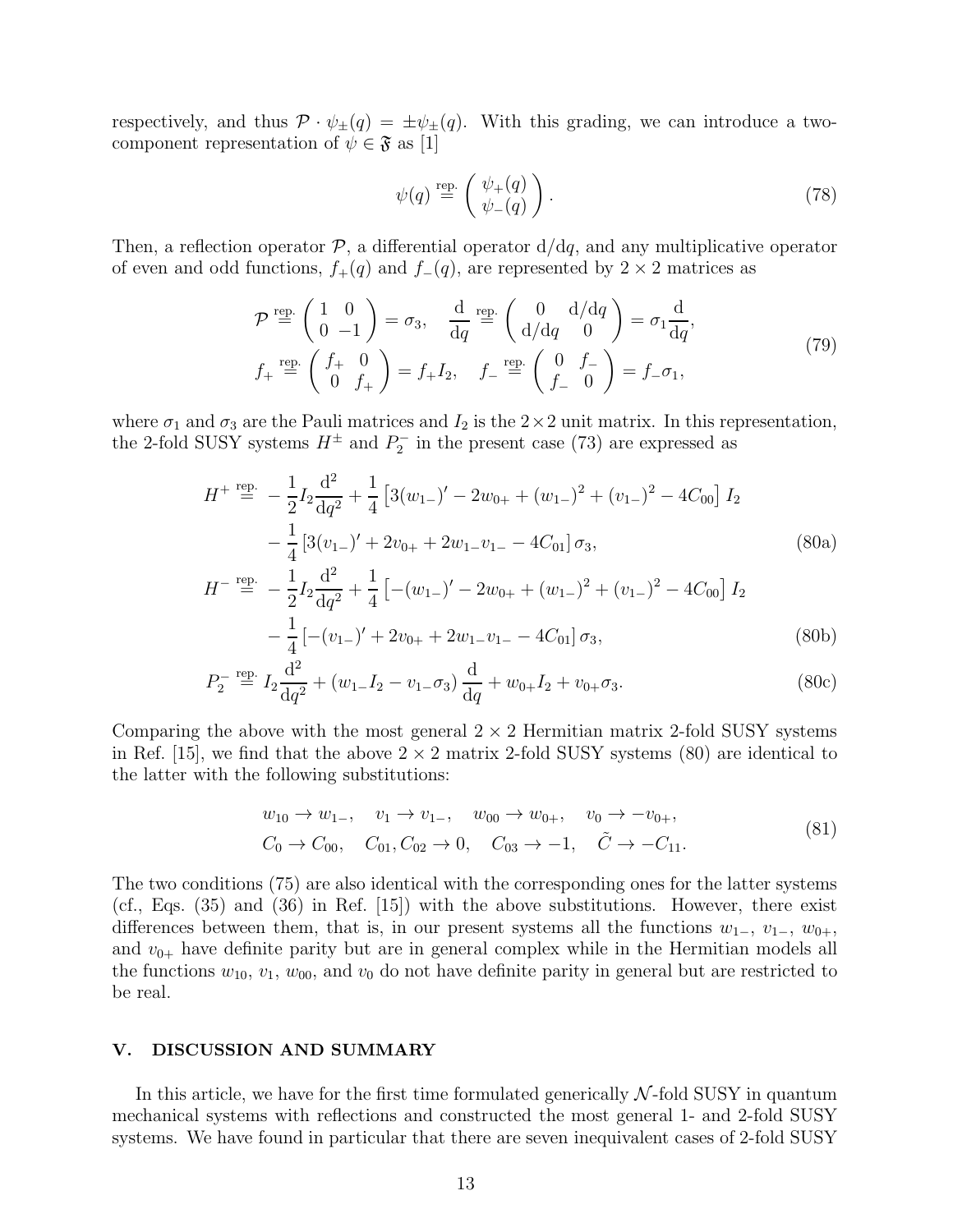realized by quantum systems with reflections. In Cases 1, 2, 3-3 they are characterized by three arbitrary functions having definite parity while in Cases 3-1, 3-2, 4, 5 they are by two. Furthermore, the systems in Cases 1, 3-1, and 3-3 reduce to the corresponding general 2-fold SUSY ordinary quantum systems without reflections while Cases 2, 3-2, 4, and 5 do not. Hence, it turns out that  $\mathcal{N}\text{-fold SUSY}$  in quantum systems with reflections has much richer structure than in ordinary systems without reflections. In addition to the detailed studies for  $\mathcal{N} > 2$  cases, there are many future issues to be followed after this work as the followings:

1. The fact that the most general 2-fold SUSY quantum systems with reflections include as particular cases those which are essentially equivalent with  $2 \times 2$  Hermitian matrix 2-fold SUSY quantum models indicates that the former could have relation to more general  $2 \times 2$  non-Hermitian or higher-dimensional matrix 2-fold SUSY quantum models. Or there might exist a unified framework of  $N$ -fold SUSY which includes both quantum mechanical systems with reflections and matrix models as special cases. In this respect, it is interesting to generalize the formulation of  $N$ -fold SUSY to quantum mechanical matrix models with reflection operators.

2. It is important to clarify general aspects of  $N$ -fold SUSY in quantum systems with reflections, as were done in  $\begin{bmatrix} 4 & 5 \end{bmatrix}$  for ones without reflections. In the latter case, there are two significant features, namely, the equivalence between  $\mathcal{N}\text{-fold SUSY}$  and weak quasi-solvability and the equivalence between the conditions (9) and (10). In the case of 2-fold SUSY quantum systems with reflections investigated in Section IV, however, the latter equivalence would be violated since the condition (42) coming from (9) is evidently weaker than the conditions (43) and (44) coming from (10). That was exactly the reason why we considered the both to derive (45) and (46). In this respect, it is interesting to study what happens when we employ only one of the conditions (9) and (10) exclusively. It is also worth applying the general approach for quantum systems without reflections recently proposed by us in Ref. [19] to ones with reflections.

3. In the case without reflections, the systematic algorithm for constructing an  $\mathcal{N}\text{-fold}$ SUSY system [10] based on quasi-solvability has shown to be quite effective. Hence, its generalization to the present case with reflections is desirable. It would enable us to connect directly the possible types of such  $\mathcal{N}\text{-fold SUSY}$  systems with the possible linear spaces of functions preserved by a second-order linear differential operator with reflections. It would also help us to clarify the structure of the little −1 Jacobi polynomials and to obtain the family of polynomial systems which arise as a set of exact eigenfunctions of an operator of this kind. To the best of our knowledge, there have been no systematic investigations into quasi-solvable operators involving reflection operators. We would report some results on this subject in our subsequent publications.

4. Shape invariance is a well-known sufficient condition for solvability of one-dimensional Schrödinger equations [20]. It means in particular that it always implies  $\mathcal{N}\text{-fold SUSY}$ . In fact, some shape-invariant potentials in the case without reflections were systematically constructed as particular cases of  $\mathcal{N}\text{-fold SUSY}$  with intermediate Hamiltonians [21, 22]. To the best of knowledge, there have been no investigations into shape-invariant potentials with reflections, and we expect that our formulation of  $\mathcal{N}\text{-fold SUSY}$  would be also quite efficient in constructing systematically shape-invariant quantum systems with reflections.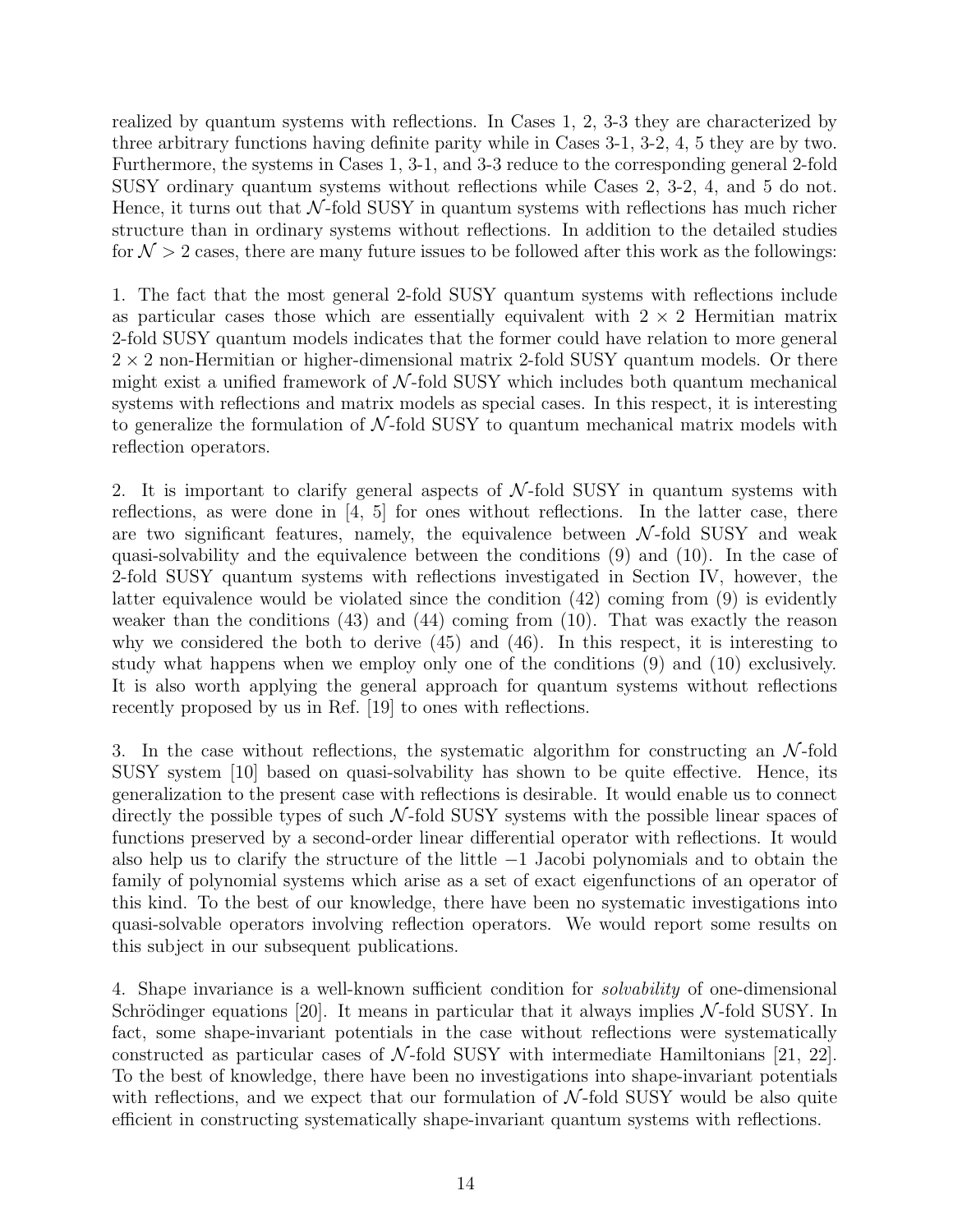5. Extension to more general second-order linear differential operators with reflections would be possible. In particular, a quantum mechanical model with reflections having position-dependent mass would be an interesting candidate as a natural generalization of  $\mathcal{N}\text{-fold SUSY}$  in ordinary quantum systems with position-dependent mass formulated in Ref. [23].

6. In the case without reflections, there are several intimate relations between  $\mathcal{N}\text{-fold SUSY}$ and  $N$ th-order paraSUSY [21, 22, 24, 25]. We expect that we can formulate higher-order paraSUSY in quantum systems with reflections in a way such that the relations to  $\mathcal{N}\text{-fold}$ SUSY in the case without reflections remain intact in the latter case. Extension of higherorder  $\mathcal{N}$ -fold paraSUSY [26] to quantum systems with reflections would be also possible.

# Appendix A: List of Formulas

The components of anti-commutators of 2-fold supercharges:

$$
P_2^- P_2^+ = \frac{d^4}{dq^4} + 2v_{1+} \mathcal{P} \frac{d^3}{dq^3} + \left[ -3w_1' + 2w_0 - (w_1)^2 - (v_1)^2 + (-3(v_{1\mathcal{P}})' + 2v_{0+} \right.
$$
  
\n
$$
- w_1v_{1\mathcal{P}} - w_{1\mathcal{P}}v_1)\mathcal{P} \Big] \frac{d^2}{dq^2} + \left[ -3w_1'' + 2w_0' - 2w_1w_1' - 2v_1v_1' + (3(v_{1\mathcal{P}})'' - 2(v_{0\mathcal{P}})'\right.
$$
  
\n
$$
+ 2(w_{1\mathcal{P}})'v_1 + 2w_1(v_{1\mathcal{P}})' - w_1v_{0\mathcal{P}} - w_{1\mathcal{P}}v_0 + w_0v_{1\mathcal{P}} + w_0\mathcal{P}v_1)\mathcal{P} \Big] \frac{d}{dq} - w_1''' + w_0'' - w_1w_1''
$$
  
\n
$$
- v_1v_1'' - w_1'w_0 + w_1w_0' + v_1'v_0 - v_1v_0' + (w_0)^2 + (v_0)^2 + (-(v_{1\mathcal{P}})''' + (v_{0\mathcal{P}})'' - (w_{1\mathcal{P}})''v_1
$$
  
\n
$$
- w_1(v_{1\mathcal{P}})'' + (w_{1\mathcal{P}})'v_0 + w_1(v_{0\mathcal{P}})' - (w_{0\mathcal{P}})'v_1 - w_0(v_{1\mathcal{P}})' + w_0v_{0\mathcal{P}} + w_0\mathcal{P}v_0)\mathcal{P}, \qquad (A1)
$$

$$
P_2^+ P_2^- = \frac{d^4}{dq^4} + 2v_{1+} \mathcal{P} \frac{d^3}{dq^3} + \left[w'_1 + 2w_0 - (w_1)^2 - (v_{1\mathcal{P}})^2 + (-2v'_1 - (v_{1\mathcal{P}})' + 2v_{0+} \right.
$$
  
+  $w_1v_1 + w_1 \mathcal{P} v_{1\mathcal{P}}) \mathcal{P} \left[ \frac{d^2}{dq^2} + \left[w''_1 + 2w'_0 - 2w_1w'_1 - 2v_{1\mathcal{P}}(v_{1\mathcal{P}})' + (v''_1 - 2v'_0 - w'_1v_1 \right) \right.$   
-  $(w_{1\mathcal{P}})' v_{1\mathcal{P}} - w_1v'_1 - w_{1\mathcal{P}}(v_{1\mathcal{P}})' + w_1v_0 + w_1 \mathcal{P} v_{0\mathcal{P}} + w_0v_1 + w_0 \mathcal{P} v_{1\mathcal{P}}) \mathcal{P} \left[ \frac{d}{dq} + w''_0 \right.$   
-  $w'_1w_0 - w_1w'_0 - (v_{1\mathcal{P}})' v_{0\mathcal{P}} - v_{1\mathcal{P}}(v_{0\mathcal{P}})' + (w_0)^2 + (v_{0\mathcal{P}}')^2 + (v''_0 - w'_1v_0 - w_1v'_0 \right.$   
-  $(w_{0\mathcal{P}})' v_{1\mathcal{P}} - w_{0\mathcal{P}}(v_{1\mathcal{P}})' + w_0v_0 + w_0 \mathcal{P} v_{0\mathcal{P}}) \mathcal{P}.$  (A2)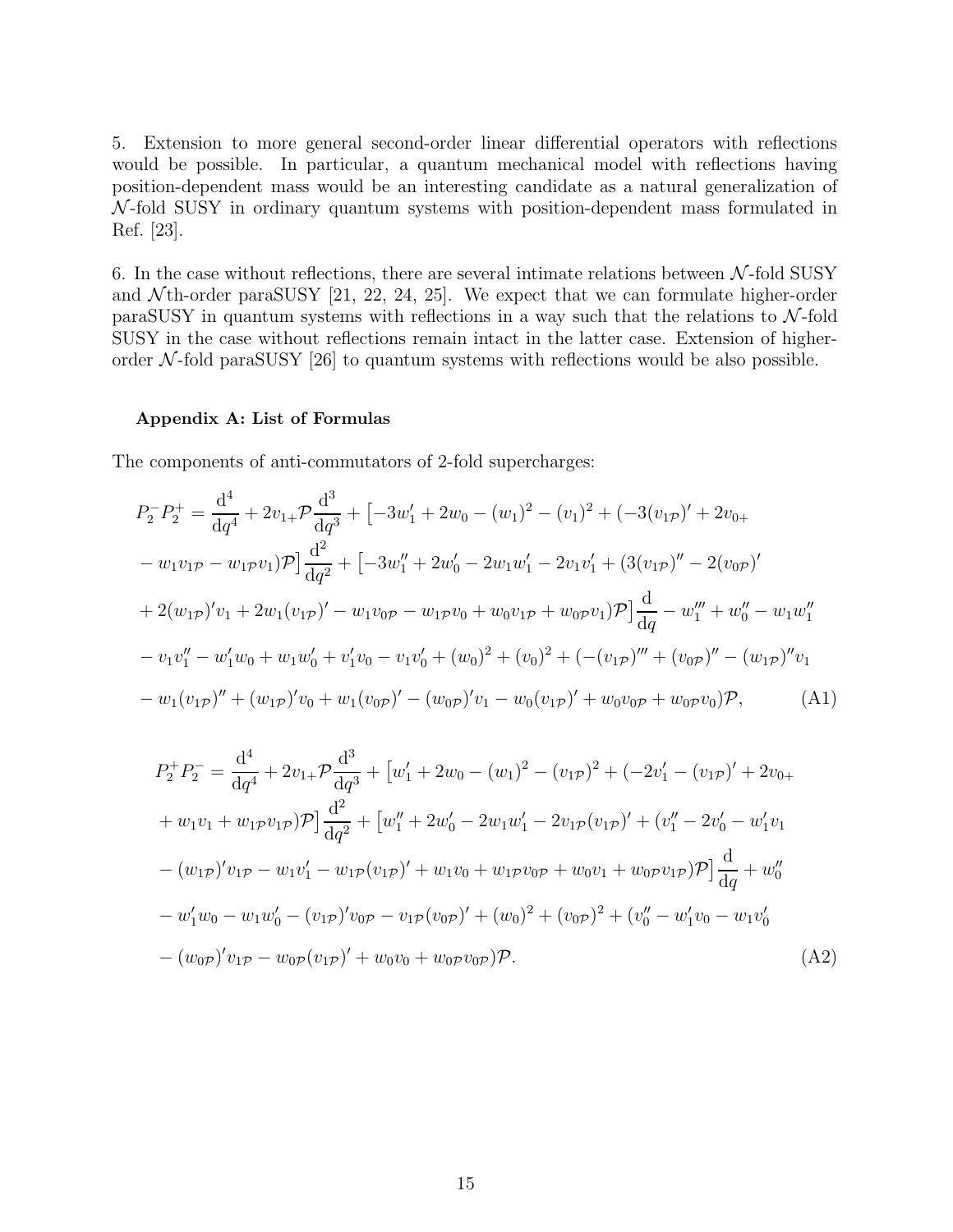The three conditions obtained from the substitution of (30), (31), (36), and (37) into (27), (34), and (40):

$$
w_1''' - w_1 w_1'' - 2(w_1')^2 + 4w_1' w_0 + 2w_1 w_0' - v_{1-}(v_{1-})'' - 2((v_{1-})')^2
$$
  
\n
$$
- 2(v_{1-})'(2v_{0+} - v_{0-}) - 2v_{1-}(v_{0+})' + 4v_{0+}v_{0-} - 2(w_1)^2 w_1' - 2(w_{1-})'(v_{1-})^2
$$
  
\n
$$
- 2(w_{1+} + 2w_{1-})v_{1-}(v_{1-})' + 4w_{1-}v_{1-}v_{0-} + 8C_{01}v_{0-} = 0,
$$
  
\n
$$
2w_1''' - 5(w_1')^2 + 8w_1' w_0 + 4w_1 w_0' - 5((v_{1-})')^2 - 4(v_{1-})'(2v_{0+} - v_{0-})
$$
  
\n
$$
- 4v_{1-}v_0' + 4(2v_{0+} + v_{0-})v_{0-} - 6(w_1)^2 w_1' + 4(w_1)^2 w_0 - 6w_1'(v_{1-})^2
$$
  
\n
$$
- 12w_{1-}v_{1-}(v_{1-})' - 8w_{1-}v_{1-}v_{0+} + 4w_0(v_{1-})^2 - (w_1)^4
$$
  
\n
$$
- 2 [(w_1)^2 + 2(w_{1-})^2] (v_{1-})^2 - (v_{1-})^4 - 16C_{10} = 0,
$$
  
\n
$$
2w_1''' - 4w_1 w_1'' - 3(w_1')^2 + 8w_1' w_0 + 4w_1 w_0' - 4v_{1-}(v_{1-})'' - 3((v_{1-})')^2
$$
  
\n
$$
- 4(v_{1-})'(2v_{0+} - v_{0-}) - 4v_{1-}(v_{0p})' + 4v_{0-}(2v_{0+} - v_{0-}) - 2(w_1)^2 w_1'
$$
  
\n
$$
- 4(w_1)^2 w_0 - 2w_1'(v_{1-})^2 - 4w_{1-}v_{1-}(v_{1-})' + 8w_{1-}v_{1-}v_{0+} - 4w_0(v
$$

The three conditions obtained from the substitution of (30), (31), (36), and (37) into (28), (35), and (41):

$$
(v_{1-})''' + 2(v_{0-})'' - w_{1}''v_{1-} - 4(w_{1-})'(v_{1-})' + w_{1P}(v_{1-})'' - 2(w_{1+} + 2w_{1-})'v_{0}
$$
  
\n
$$
- 2w_{1}(v_{0+})' + 2(w_{0P})'v_{1-} + 2(2w_{0+} - w_{0-})(v_{1-})' + 4w_{0-}v_{0-}
$$
  
\n
$$
- 2[2w_{1-}(w_{1-})' + w_{1P}(w_{1+})']v_{1-} - 2w_{1}w_{1-}(v_{1-})' - 4w_{1+}w_{1-}v_{0}
$$
  
\n
$$
- 4w_{1-}w_{0-}v_{1-} - 2(v_{1-})^{2}(v_{1-})' - 8C_{01}w_{0-} = 0,
$$
  
\n
$$
(v_{1-})''' + 2(v_{0-})'' + 2(w_{1+})''v_{1-} - 5(w_{1-})'(v_{1-})' - 2w_{1+}(v_{1-})'' - 2(w_{1+})'v_{0}
$$
  
\n
$$
- 2(w_{1-})'(2v_{0+} - v_{0-}) - 2w_{1}(v_{0P})' + 2(w_{0P})'v_{1-} + 2(2w_{0+} - w_{0-})(v_{1-})'
$$
  
\n
$$
+ 4w_{0-}v_{0-} - 6w_{1-}(w_{1-})'v_{1-} - 3[(w_{1+})^{2} + (w_{1-})^{2}](v_{1-})' - 2[(w_{1+})^{2} + (w_{1-})^{2}]v_{0+}
$$
  
\n
$$
+ 4w_{1-}w_{0+}v_{1-} - 3(v_{1-})^{2}(v_{1-})' - 2(v_{1-})^{2}v_{0+} - 2[(w_{1+})^{2} + (w_{1-})^{2}]w_{1-}v_{1-}
$$
  
\n
$$
- 2w_{1-}(v_{1-})^{3} + 8C_{11} = 0,
$$
  
\n
$$
(v_{1-})''' + 2(v_{0-})'' - 2(w_{1-})''v_{1-} - 3(w_{1-})'(v_{1-})' - 2w_{1-}(v_{1-})'' - 2w'_{
$$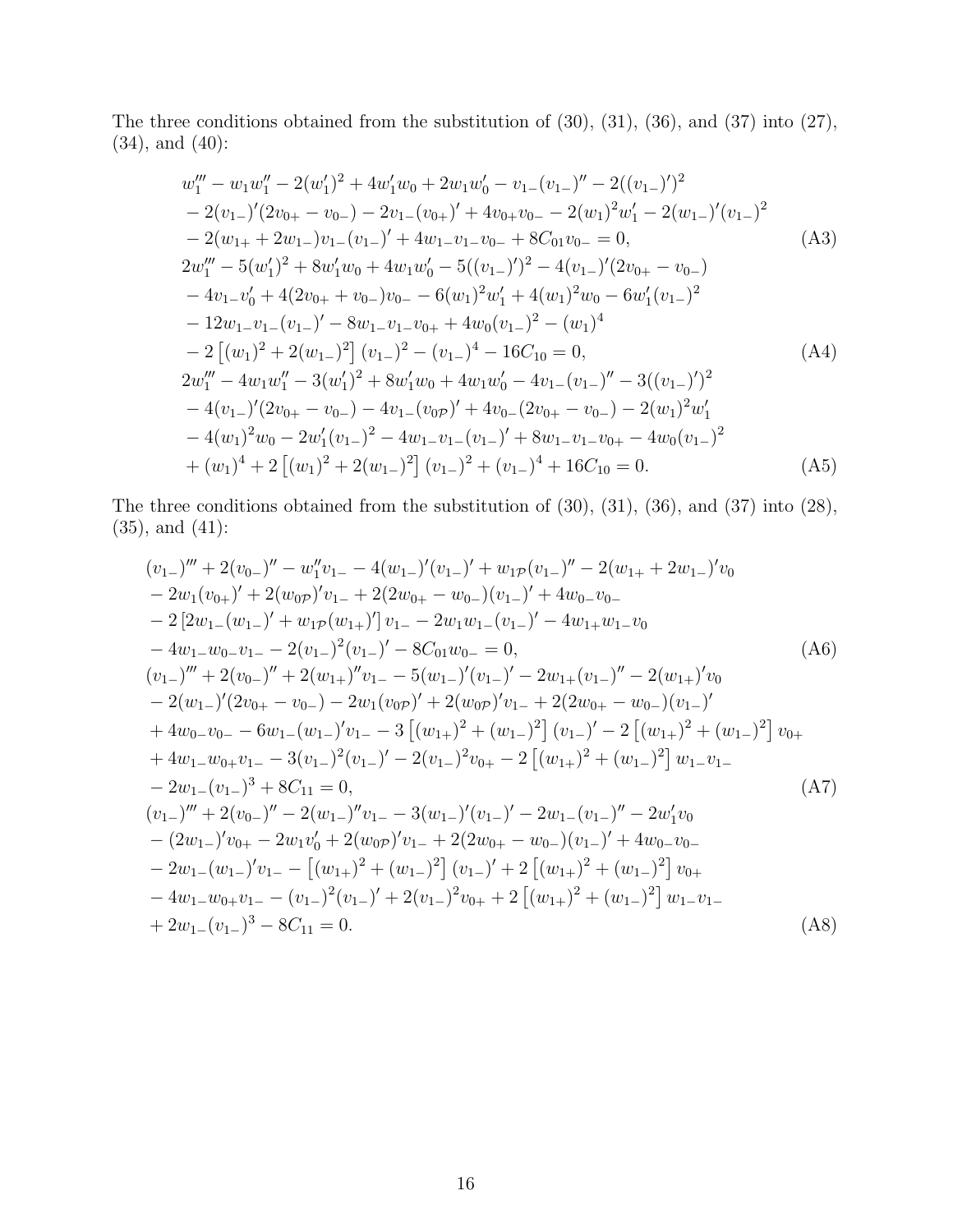The even and odd parts of the condition (47):

$$
2w_{1+}(w_{1+})'' + 2w_{1-}(w_{1-})'' - ((w_{1+})')^{2} - ((w_{1-})')^{2} + 2v_{1-}(v_{1-})''
$$
  
\n
$$
- ((v_{1-})')^{2} + 4(v_{0-})^{2} - 2 [(w_{1+})^{2} + (w_{1-})^{2}] (w_{1-})' - 4w_{1+}w_{1-}(w_{1+})'
$$
  
\n
$$
+ 4 [(w_{1+})^{2} + (w_{1-})^{2}] w_{0+} + 8w_{1+}w_{1-}w_{0-} - 2(w_{1-})'(v_{1-})^{2} - 4w_{1-}v_{1-}(v_{1-})'
$$
  
\n
$$
- 8w_{1-}v_{1-}v_{0+} + 4w_{0+}(v_{1-})^{2} - (w_{1+})^{4} - 6(w_{1+})^{2}(w_{1-})^{2} - (w_{1-})^{4}
$$
  
\n
$$
- 2 [(w_{1+})^{2} + 3(w_{1-})^{2}] (v_{1-})^{2} - (v_{1-})^{4} - 16C_{10} = 0,
$$
  
\n
$$
(w_{1+})''w_{1-} - (w_{1+})'(w_{1-})' + w_{1+}(w_{1-})'' - 2w_{1+}w_{1-}(w_{1-})' - [(w_{1+})^{2} + (w_{1-})^{2}] (w_{1+})' + 2 [(w_{1+})^{2} + (w_{1-})^{2}] w_{0-} + 4w_{1+}w_{1-}w_{0+} - w_{1+}v_{1-}(v_{1-})'
$$
  
\n
$$
- 2w_{1+}v_{1-}v_{0+} - 2(w_{1+})^{3}w_{1-} - 2w_{1+}(w_{1-})^{3} - 2w_{1+}w_{1-}(v_{1-})^{2} = 0,
$$
  
\n(A10)

where (44) and (46) have been used to eliminate  $(v_{0-})'$  in (A10).

The even and odd parts of the condition (48):

$$
(w_{1-})''' - w_{1+}(w_{1+})'' - w_{1-}(w_{1-})'' - 2((w_{1+})')^{2} - 2((w_{1-})')^{2} + 4(w_{1+})'w_{0-}
$$
  
+ 2w\_{1+}(w\_{0-})' + 4(w\_{1-})'w\_{0+} + 2w\_{1-}(w\_{0+})' - v\_{1-}(v\_{1-})'' - 2((v\_{1-})')^{2}  
- 4(v\_{1-})'v\_{0+} - 2v\_{1-}(v\_{0+})' - 2[(w\_{1+})^{2} + (w\_{1-})^{2}](w\_{1-})' - 4w\_{1+}w\_{1-}(w\_{1+})'  
- 2(w\_{1-})'(v\_{1-})^{2} - 4w\_{1-}v\_{1-}(v\_{1-})' = 0,  
(w\_{1+})''' - (w\_{1+})''w\_{1-} - 4(w\_{1+})'(w\_{1-})' - w\_{1+}(w\_{1-})'' + 4(w\_{1+})'w\_{0+}  
+ 4(w\_{1-})'w\_{0-} + 2w\_{1+}(w\_{0+})' + 2w\_{1-}(w\_{0-})' + 2(v\_{1-})'v\_{0-} + 4v\_{0+}v\_{0-}  
- 2 [(w\_{1+})^{2} + (w\_{1-})^{2}](w\_{1+})' - 4w\_{1+}w\_{1-}(w\_{1-})' - 2(w\_{1+})'(v\_{1-})^{2} = 0. (A12)

The even and odd parts of the condition (50):

$$
(w_{1-})''v_{1-} - (w_{1-})'(v_{1-})' + w_{1-}(v_{1-})'' - [w_{1+}(w_{1+})' + 2w_{1-}(w_{1-})']v_{1-}
$$
  
\n
$$
- (w_{1-})^{2}(v_{1-})' - 2(w_{1-})^{2}v_{0+} + 2w_{1+}w_{0-}v_{1-} + 4w_{1-}w_{0+}v_{1-} - (v_{1-})^{2}(v_{1-})'
$$
  
\n
$$
- 2(v_{1-})^{2}v_{0+} - 2 [(w_{1+})^{2} + (w_{1-})^{2}] w_{1-}v_{1-} - 2w_{1-}(v_{1-})^{3} + 8C_{11} = 0,
$$
  
\n
$$
(w_{1+})''v_{1-} - w_{1+}(v_{1-})'' + 2(w_{1-})'v_{0-} + 2w_{1-}(v_{0-})' = 0,
$$
  
\n(A14)

where (44) and (46) have been used to eliminate  $(v_{0-})'$  in (A13).

The even and odd parts of the condition (51):

$$
(v_{1-})''' - (w_{1-})''v_{1-} - 4(w_{1-})'(v_{1-})' - w_{1-}(v_{1-})'' - 2(w_{1+})'v_{0-}
$$
  
\n
$$
- 4(w_{1-})'v_{0+} - 2w_{1-}(v_{0+})' + 2(w_{0+})'v_{1-} + 4w_{0+}(v_{1-})' + 4w_{0-}v_{0-}
$$
  
\n
$$
- 4w_{1-}(w_{1-})'v_{1-} - 2[(w_{1+})^2 + (w_{1-})^2](v_{1-})' - 2(v_{1-})^2(v_{1-})' = 0,
$$
  
\n
$$
2(v_{0-})'' + (w_{1+})''v_{1-} - w_{1+}(v_{1-})'' - 2(w_{1+})'v_{0+} - 2w_{1+}(v_{0+})'
$$
  
\n
$$
- 2(w_{0-})'v_{1-} - 2w_{0-}(v_{1-})' = 0.
$$
\n(A16)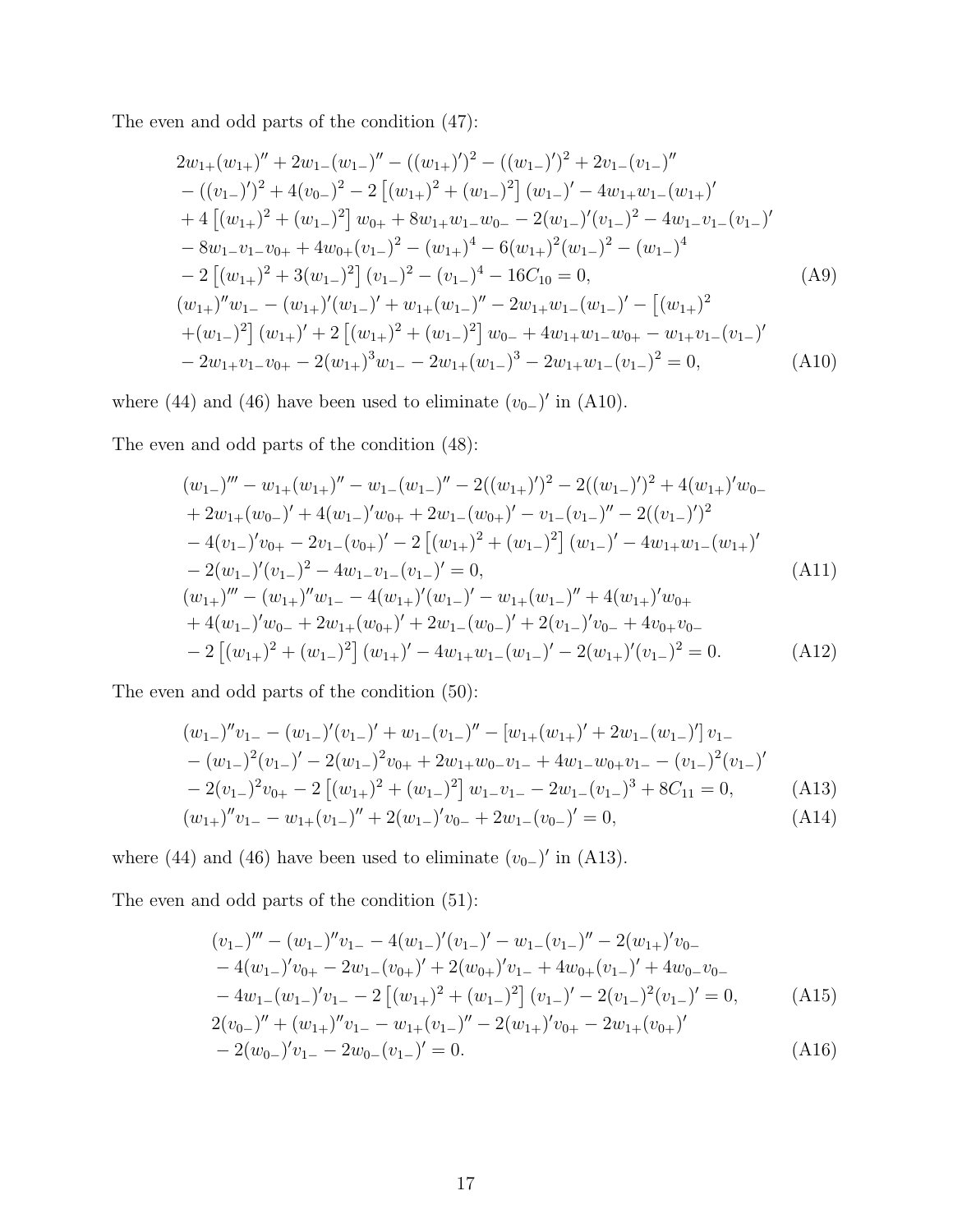The definition of  $f_i$   $(i = 1, 2, 3)$ :

$$
f_1 = -2w_{1+}(w_{1+})'' - 2w_{1-}(w_{1-})'' + ((w_{1+})')^2 + ((w_{1-})')^2 - 2v_{1-}(v_{1-})''
$$
  
+  $((v_{1-})')^2 - 4(v_{0-})^2 + 2 [(w_{1+})^2 + (w_{1-})^2] (w_{1-})' + 4w_{1+}w_{1-}(w_{1+})'$   
+  $2(w_{1-})'(v_{1-})^2 + 4w_{1-}v_{1-}(v_{1-})' + (w_{1+})^4 + 6(w_{1+})^2(w_{1-})^2 + (w_{1-})^4$   
+  $2 [(w_{1+})^2 + 3(w_{1-})^2] (v_{1-})^2 + (v_{1-})^4 + 16C_{10},$  (A17)  

$$
f_2 = -(w_{1+})''w_{1-} + (w_{1+})'(w_{1-})' - w_{1+}(w_{1-})'' + 2w_{1+}w_{1-}(w_{1-})'
$$
  
+ 
$$
[(w_{1+})^2 + (w_{1-})^2] (w_{1+})' + w_{1+}v_{1-}(v_{1-})' + 2(w_{1+})^3w_{1-}
$$
  
+  $2w_{1+}(w_{1-})^3 + 2w_{1+}w_{1-}(v_{1-})^2,$  (A18)  

$$
f_3 = -(w_{1-})''v_{1-} + (w_{1-})'(v_{1-})' - w_{1-}(v_{1-})'' + [w_{1+}(w_{1+})'
$$
  
+  $2w_{1-}(w_{1-})'] v_{1-} + (w_{1-})^2(v_{1-})' + (v_{1-})^2(v_{1-})' + 2 [(w_{1+})^2$   
+ $(w_{1-})^2] w_{1-}v_{1-} + 2w_{1-}(v_{1-})^3 - 8C_{11}.$  (A19)

- [1] S. Post, L. Vinet, and A. Zhedanov, J. Phys. A: Math. Theor. 44 (2011) 435301. arXiv:1107.5844 [math-ph].
- [2] L. Vinet and A. Zhedanov, J. Phys. A: Math. Theor. 44 (2011) 085201. arXiv:1011.1669 [math.CA].
- [3] A. A. Andrianov, M. V. Ioffe, and V. P. Spiridonov, Phys. Lett. A 174 (1993) 273. arXiv:hepth/9303005.
- [4] H. Aoyama, M. Sato, and T. Tanaka, Nucl. Phys. B 619 (2001) 105. arXiv:quant-ph/0106037.
- [5] A. A. Andrianov and A. V. Sokolov, Nucl. Phys. B 660 (2003) 25. arXiv:hep-th/0301062.
- [6] T. Tanaka, In Morris B. Levy, ed., Mathematical Physics Research Developments (Nova Science Publishers, Inc., New York, 2009), chapter 18. pp. 621–679.
- [7] H. Aoyama, M. Sato, and T. Tanaka, Phys. Lett. B 503 (2001) 423. arXiv:quant-ph/0012065.
- [8] T. Tanaka, Nucl. Phys. B 662 (2003) 413. arXiv:hep-th/0212276.
- [9] A. González-López and T. Tanaka, Phys. Lett. B 586 (2004) 117. arXiv:hep-th/0307094.
- [10] A. González-López and T. Tanaka, J. Phys. A: Math. Gen. 38 (2005) 5133. arXiv:hepth/0405079.
- [11] T. Tanaka, J. Math. Phys. 51 (2010) 032101. arXiv:0910.0328 [math-ph].
- [12] S. Samuel and J. Wess, Nucl. Phys. B 221 (1983) 153.
- [13] D. V. Volkov and V. P. Akulov, JETP Lett. 16 (1972) 438.
- [14] I. Antoniadis, E. Dudas, D. M. Ghilencea, and P. Tziveloglou, Nucl. Phys. B 841 (2010) 157. arXiv:1006.1662 [hep-th].
- [15] T. Tanaka, Mod. Phys. Lett. A 27 (2012) 1250051. arXiv:1108.0480 [math-ph].
- [16] A. G. Nikitin and Y. Karadzhov, J. Phys. A: Math. Theor. 44 (2011) 305204. arXiv:1101.4129 [math-ph].
- [17] A. A. Andrianov, M. V. Ioffe, F. Cannata, and J. P. Dedonder, Int. J. Mod. Phys. A 10 (1995) 2683. arXiv:hep-th/9404061.
- [18] A. A. Andrianov, M. V. Ioffe, and D. N. Nishnianidze, Phys. Lett. A 201 (1995) 103. arXiv:hepth/9404120.
- [19] T. Tanaka, J. Phys. A: Math. Theor. 44 (2011) 465301. arXiv:1107.1035 [math-ph].